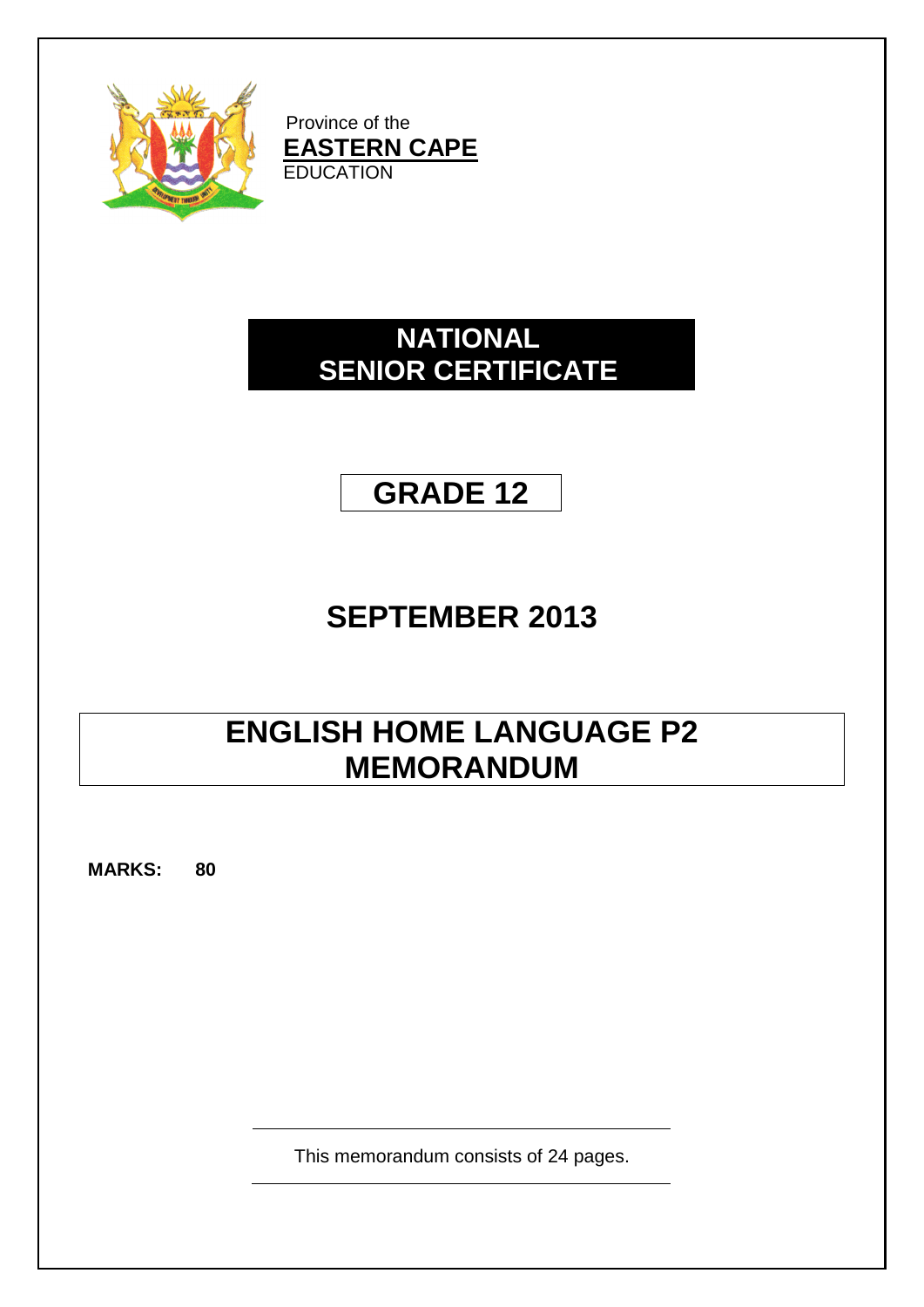## **NOTE TO MARKERS**

- This marking memorandum is intended as a guide for markers.
- Candidates' responses must be considered on their merits.

## **MARKING GUIDELINES**

- Wherever a candidate has answered more than the required number of questions, mark only the first answer/response. (The candidate may not answer the essay and the contextual question on the same genre.)
- In SECTION A, if a candidate has answered all four questions on seen poems, mark only the first two.
- In SECTIONS B and C, if a candidate has answered two contextual or two essay questions, mark the first one and ignore the second. If a candidate has answered all four questions, mark only the first answer in each section, provided that one contextual and one essay has been answered.
- If a candidate gives two answers where the first one is wrong and the next one is correct, mark the first answer and **ignore** the next.
- If answers are incorrectly numbered, mark according to the memo.
- If a spelling error affects the meaning, mark incorrect. If it does not affect the meaning, mark correct.
- *Essay question*: If the essay is shorter than the required word count, do not penalise because the candidate has already penalised him/herself. If the essay is too long, consider and assess a maximum of 50 words beyond the required word count and **ignore the rest of the essay.**
- *Contextual questions:* If the candidate does not use inverted commas when asked to quote, **do not penalise**.
- Answers to contextual questions must be assessed holistically. Part marks should be awarded in proportion to the fullness of the response to each question.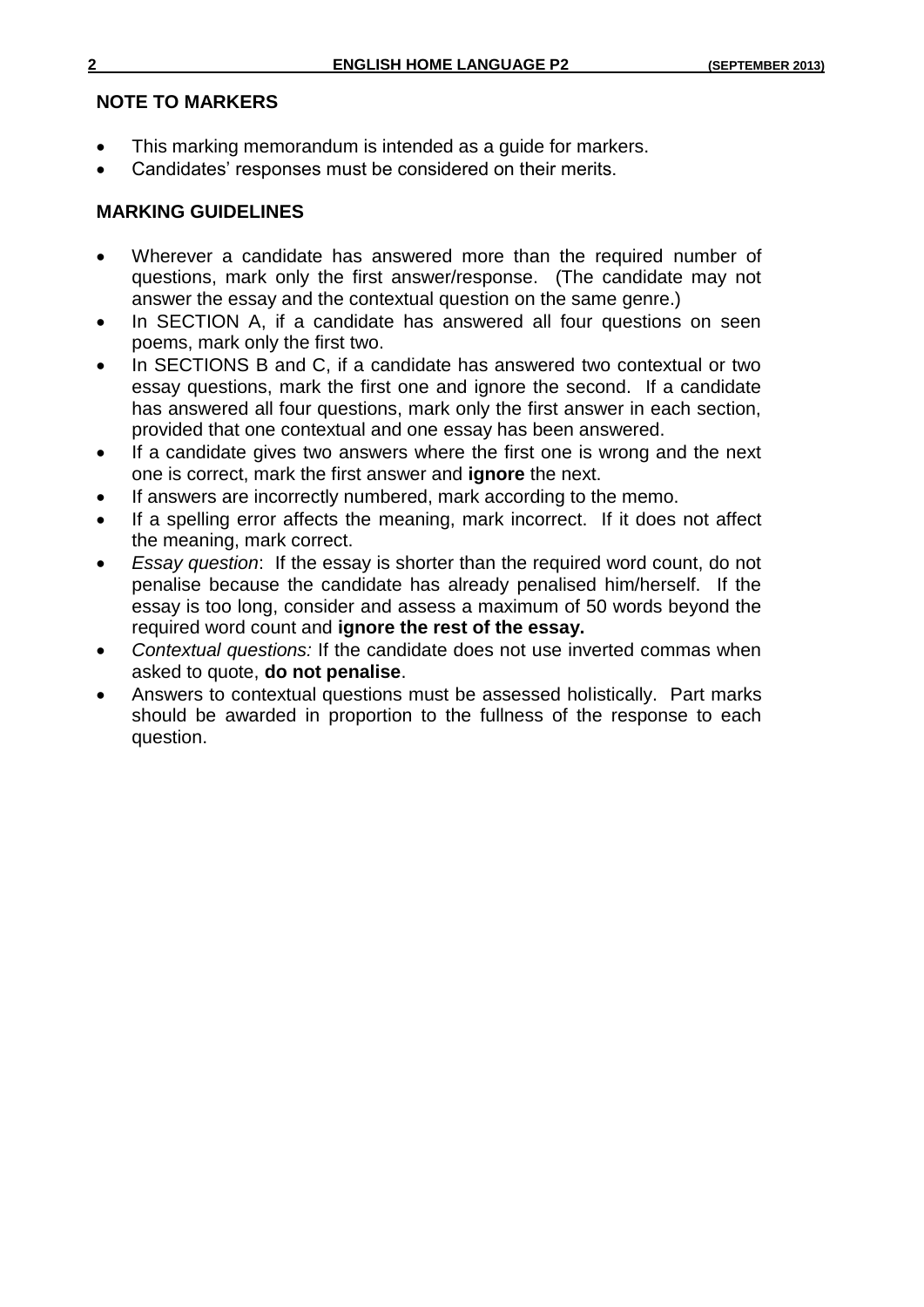#### **SECTION A: POETRY**

### **QUESTION 1 – PRESCRIBED POETRY: ESSAY QUESTION**

*Old folks laugh:* Maya Angelou

- **Use the following, among others, as a guide to marking this question. Responses might differ, depending on the candidate's sensitivity to and understanding of the poem, and the poet's intention.**
- **Refer to the rubric at the end of the paper to assess this question.**

This poem is a celebration of old age. Consider how the poet uses imagery and diction to convey this. Your essay must be 250 – 300 words (about ONE page) in length.

- DICTION:
	- $\triangleright$  She repeats "old folks" to stress that old age does not prevent people from having fun, being happy.
	- > "hollers", "spill over" suggest abundance and joie de vivre, qualities that are not usually associated with old age.
	- $\triangleright$  "allow bellies to jiggle" She uses "belly" instead of "stomach" or "abdomen" – it is almost child-like in describing a very physical act, and is closely associated with a spontaneous act, also a quality that is not normally associated with grumpy old people.
	- $\triangleright$  "slowly, slyly knowing" Although they are old, and thus "slow", they know things and choose to use their knowledge "slyly". They are therefore not useless nor helpless, but rather in control and wise; they are involved, they engage and might even be naughty.
	- $\triangleright$  "dear, painless death" They are at peace with death, which can be a taboo subject. Here, death is "dear", because it has become their friend. Only because they are old, do they understand and appreciate the release that death brings.
	- $\triangleright$  "generously forgive" They are not burdened by their past. They are enjoying the present despite their past.
- IMAGERY:
	- $\triangleright$  The shaking bellies add to the idea that old people enjoy life; they laugh without pretence.
	- $\triangleright$  The comparison to "tambourines" adds to the celebratory tone.
	- $\triangleright$  The image of a "hollering" person underlines the unrestricted actions of the old people. They are unfashionably loud.
	- $\triangleright$  Their old laughs "free the world". The sense of liberation, of joy, of making others happy, all add to the celebratory tone.
	- $\triangleright$  The image of death being "dear" and "painless" removes the usual element of fear, and leaves the reader with a sense of peace and joy.
	- NOTE: Though "wobble', "saliva' and "brittle" are not associated with celebration, these negative associations are dispelled by the upbeat tone of the poem. **[10]**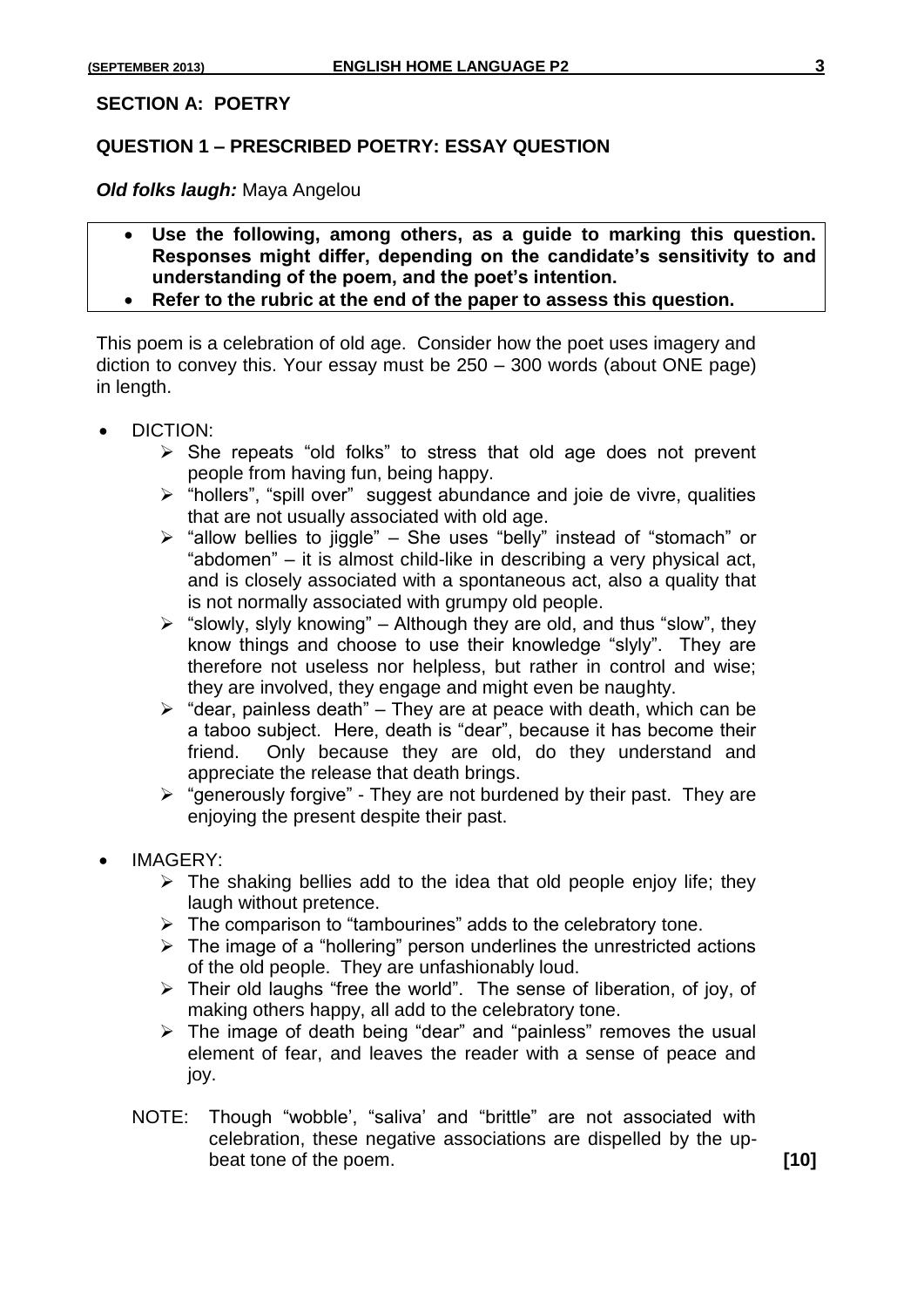## **QUESTION 2 – PRESCRIBED POETRY: CONTEXTUAL QUESTION**

*London:* William Blake

| 2.1 |           | Explain how the rhythmic pattern so evident in the first stanza<br>supports the image of the speaker's "wander(ing)".<br>The rhythm (iambic tetrameter) strongly suggests the sound of a<br>person's footsteps thus the "wander(ing)" is re-enforced. The<br>rhythm is emphatic, deliberate and harsh $-$ a reflection of their<br>lives. |        |
|-----|-----------|-------------------------------------------------------------------------------------------------------------------------------------------------------------------------------------------------------------------------------------------------------------------------------------------------------------------------------------------|--------|
|     |           | • Line 4 sees a break in the rhythm with the first syllable stressed;<br>this line highlights the plight of the Londoners - "Marks of<br>weakness, marks of woe".                                                                                                                                                                         | (2)    |
| 2.2 |           | Comment on the effect of the repetition in stanza 2.<br>Very effective – "every" emphasises the pervasiveness of the conditions<br>and so adds to the poet's conviction that the situation is dire.                                                                                                                                       | (2)    |
| 2.3 | 2.3.1     | Explain clearly the metaphor contained in "mind-forg'd<br>manacles" (line 8).<br>The "manacles" are ideas, laws ("mind-forg'd") that restrain the<br>population, just as manacles (handcuffs) restrain a prisoner.                                                                                                                        | (2)    |
|     | 2.3.2     | What does your answer for QUESTION 2.3.1 suggest about<br>life in London?<br>Society is restrained by social and other harsh, punishing<br>conditions.                                                                                                                                                                                    | (1)    |
| 2.4 |           | Comment on the ambiguity contained in line 12.<br>The "blood" symbolises the soldiers' lives lost in battle but also suggests<br>the government's ("Palace") part in the loss of soldiers' lives. The<br>government ("Palace") is complicit in their suffering.                                                                           | (2)    |
| 2.5 |           | What is the effect of the alliteration in "blasts" and<br>"blights" in lines $15 - 16$ ?<br>The harsh sounds remind of the harsh conditions.                                                                                                                                                                                              | (1)    |
|     |           | <b>QUESTION 3 - PRESCRIBED POETRY: CONTEXTUAL QUESTION</b>                                                                                                                                                                                                                                                                                | $[10]$ |
|     |           | a young man's thoughts before june the 16th: Fhazel Johennesse                                                                                                                                                                                                                                                                            |        |
| 3.1 |           | Refer to the title. Explain the significance of the date.<br>It was the Soweto riots in which many people were killed.                                                                                                                                                                                                                    | (1)    |
| 3.2 | (line 2)? | What is suggested about the road that "winds to the top of the hill"<br>It is a long, difficult walk to reach the destination, or ultimate goal. The<br>road symbolises the long, uphill struggle to achieve the rights for which he<br>was fighting.                                                                                     | (2)    |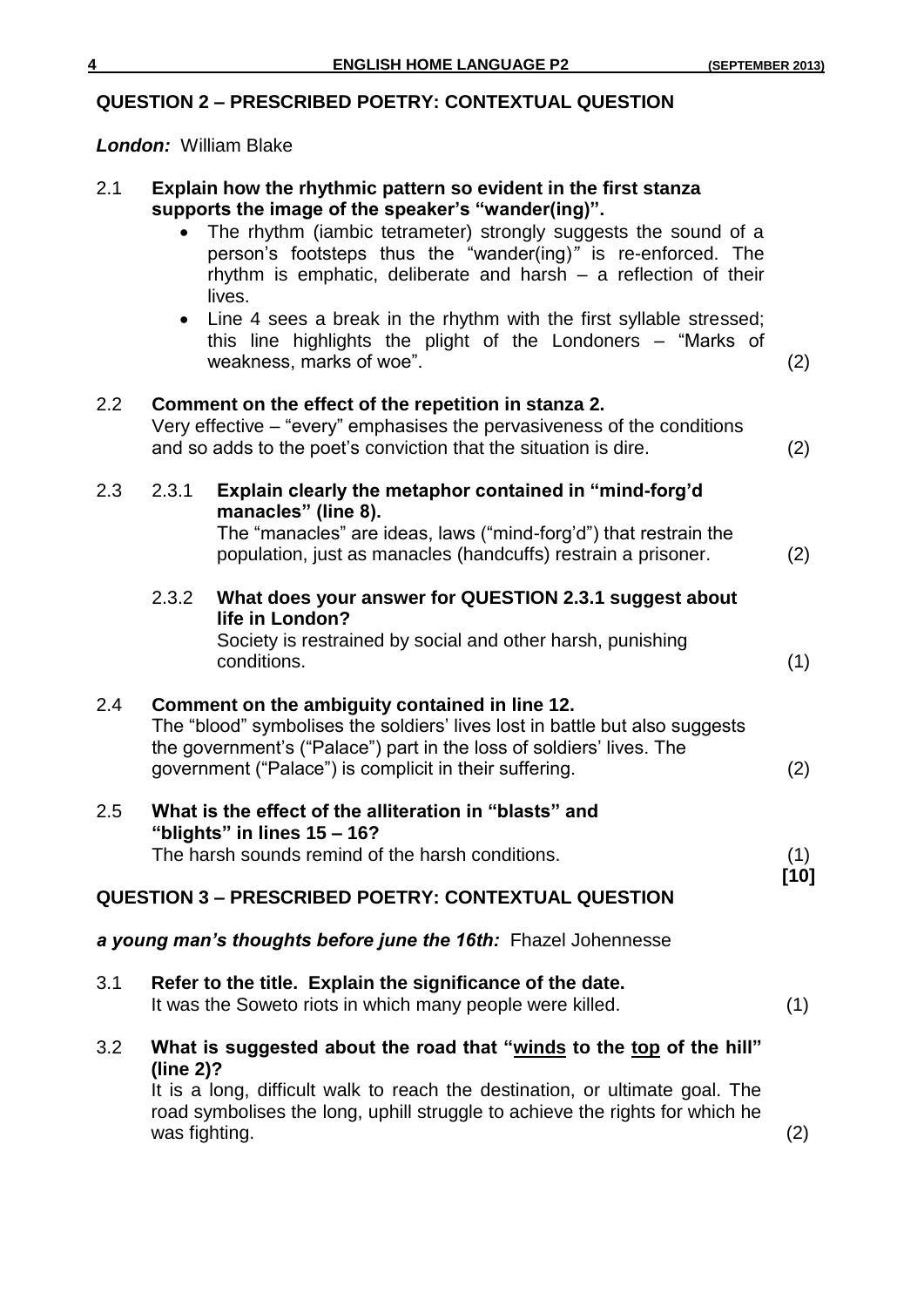| 3.3 | How does the poet create a sense of immediacy and realism? Quote<br>in support of your answer.<br>He writes in the $1st$ person ("i", "me"), which personalises the poem,<br>and makes it realistic. (1)<br>He uses the present tense $-$ "I travel", "I take", I ask" $-$ to make it<br>immediate. (1)                                                                                        | (2)    |
|-----|------------------------------------------------------------------------------------------------------------------------------------------------------------------------------------------------------------------------------------------------------------------------------------------------------------------------------------------------------------------------------------------------|--------|
| 3.4 | 3.4.1<br>Identify the tone in lines $8 - 13$ .<br>Sad, mournful                                                                                                                                                                                                                                                                                                                                | (1)    |
|     | Refer to an image and the use of diction in support of your<br>3.4.2<br>answer for QUESTION 3.4.1.<br>The "sad song" – he wants to hear "only" a sad song<br>$\bullet$<br>The woman's "down-turned eyes" suggest sadness,<br>$\bullet$<br>despondency<br>The old man's "broken brow" is a sign of worry, mourning<br>$\bullet$<br>The "red" sunset implies the blood of the victims<br>(Any 2) | (2)    |
| 3.5 | Sunsets are often "red". Here, the poet suggests something more.                                                                                                                                                                                                                                                                                                                               |        |
|     | Discuss.<br>This is also a reference to the bloodshed on the 16 <sup>th</sup> when many rioters<br>were killed by the Police.                                                                                                                                                                                                                                                                  | (2)    |
|     | <b>QUESTION 4 - PRESCRIBED POETRY: CONTEXTUAL QUESTION</b>                                                                                                                                                                                                                                                                                                                                     | $[10]$ |
|     | When I have fears that I may cease to be: John Keats                                                                                                                                                                                                                                                                                                                                           |        |
| 4.1 | Identify the sonnet form and prove your answer.<br>Shakespearean/English/Elizabethan sonnet. (1)<br>It has a rhyming end-couplet/abab cdcd efef rhyme scheme. $(Any 1)(1)$                                                                                                                                                                                                                     | (2)    |
| 4.2 | Explain the simile in lines $1 - 4$ .<br>The poet's many ideas ("teeming brain") are compared to a rich, abundant<br>harvest ("rich garners"). His writing promises the richness produced from<br>an abundant harvest.                                                                                                                                                                         | (2)    |
| 4.3 | 4.3.1<br>Refer to line 9. What does the speaker mean when he refers<br>to the "fair creature of an hour"?<br>He has met the girl briefly; the meeting is just that $-$ very short-<br>lived.                                                                                                                                                                                                   | (1)    |
|     | 4.3.2<br>What is revealed about the speaker's state of mind when he<br>repeats "never" in these lines? Provide a reason for your<br>answer.<br>He expresses his sense of loss by the repetition of "never"<br>because he is deeply aware that there is little time left for him.                                                                                                               | (2)    |
|     | What is "unreflecting love" (line 12)?<br>4.3.3<br>Love that is unrequited, not returned or not reciprocated.                                                                                                                                                                                                                                                                                  | (1)    |
| 4.4 | Explain, in your own words, what the speaker's conclusion is in the<br>last two lines.<br>The poet sees himself as insignificant on the shore of the "wide world",<br>and he lets go of his dreams and wish to find love - maybe a way of<br>accepting his inevitable death.                                                                                                                   | (2)    |

**[10]**

## **(SEPTEMBER 2013) ENGLISH HOME LANGUAGE P2 5**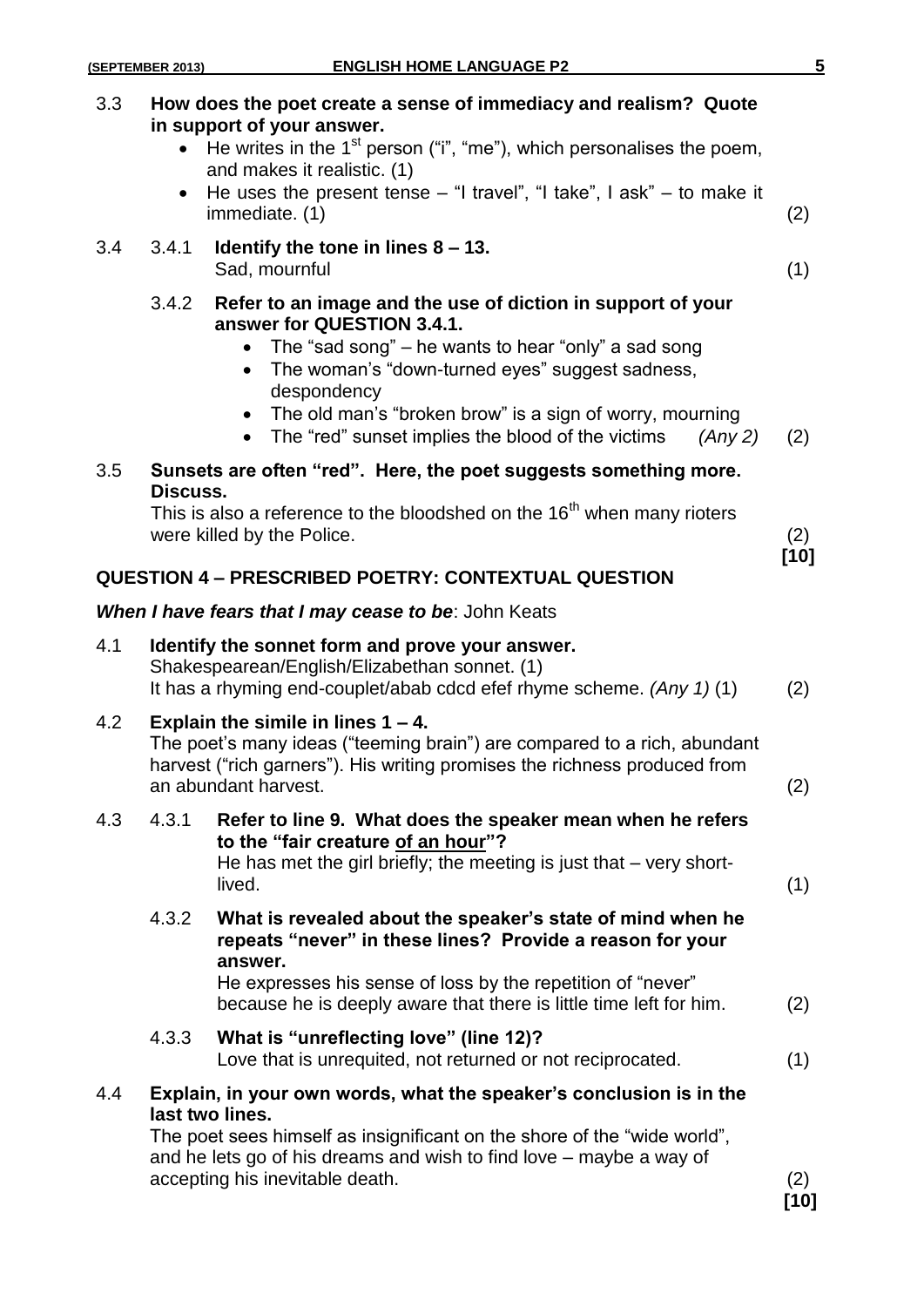## **QUESTION 5 – UNSEEN POETRY: ESSAY QUESTION**

*Funeral Blues:* W.H. Auden

- **Use the following, among others, as a guide to marking this question. Responses might differ, depending on the candidate's sensitivity to and understanding of the poem, and the poet's intention.**
- **Refer to the rubric at the end of the paper to assess this question.**

*The poet is mourning the death of a loved one. By analysing the poet's use of hyperbole, rhythm and the imperative (command) form, discuss how he conveys his deep loss. Your essay must be 250 – 300 words (about ONE page) in length.*

HYPERBOLE

- $\triangleright$  The idea that clocks will stop and that the stars, moon and sun will be "dismantled" because a loved one is dead is unrealistic, yet it poignantly conveys the speaker's utter sense of loss.
- $\triangleright$  Public displays of an ordinary person's grief ("traffic policemen wearing black cotton gloves") indicate that the speaker feels that his loss is so overwhelming that it must be acknowledged by government institutions too.
- $\triangleright$  His grief is universal the Universe must also mourn.

RHYTHM

- $\triangleright$  He maintains a regular rhythmic pattern throughout the poem.
- $\triangleright$  The repetition underlines the finality and inevitability of death, and the fact that the speaker cannot escape it.
- $\triangleright$  The dullness of the repetition echoes the pain of the grief.

IMPERATIVE FORM

- $\triangleright$  The speaker's instructions/orders start as domestic requests ("cut off the telephone), then gradually expand.
- $\triangleright$  The commands are now aimed at officials, e.g. traffic policemen, even pilots.
- $\triangleright$  Finally, he orders the constellation to put out its lights, because "nothing" now can ever come to any good".
- The world has to stop existing, because there is no use to continue. **[10]**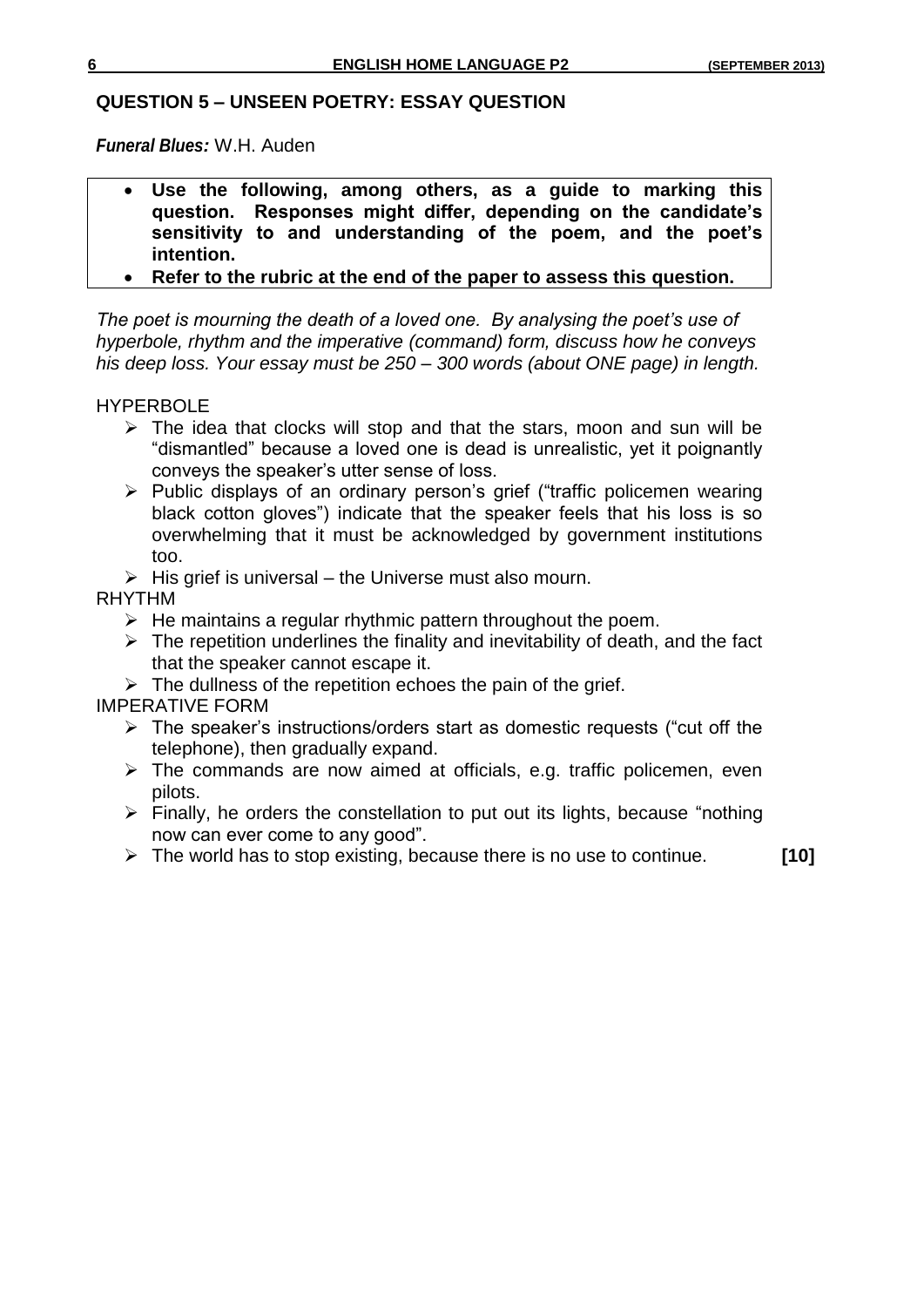## **QUESTION 6 – UNSEEN POETRY: CONTEXTUAL QUESTION**

*Funeral Blues:* W.H. Auden

| 6.1 | Hearing                | On which sense does the speaker focus in stanza 1?                                                                                                                                                                                                                                                                                                                                                 | (1)           |
|-----|------------------------|----------------------------------------------------------------------------------------------------------------------------------------------------------------------------------------------------------------------------------------------------------------------------------------------------------------------------------------------------------------------------------------------------|---------------|
| 6.2 |                        | Refer to stanza 2. There is a distinct change of place here in<br>comparison to stanza 1. Describe the change and give a possible<br>explanation for it.<br>The speaker goes beyond his immediate surroundings (his house) to<br>indicate that his grief cannot be contained; it affects more than just his<br>immediate surroundings.<br>Award 1 mark for the change, and 2 marks for the reason. | (3)           |
| 6.3 | 6.3.1                  | Explain the use of capital letters in line 6.<br>To indicate a headline, such as in a newspaper. The capital letters<br>make the words prominent and the entire world can see them<br>scrawled across the sky. They are the focus of his anguish.                                                                                                                                                  | (1)           |
|     | 6.3.2                  | Comment on the contrast between the carelessness of<br>"Scribbling" something, and the message "He Is Dead".<br>"Scribbling" indicates writing carelessly or quickly, yet the message<br>is serious - it is about someone's death. The poet is so distracted<br>by grief that he can but scribble the distressing words.                                                                           | (2)           |
| 6.4 | $\bullet$<br>$\bullet$ | Discuss how the use of the first person in stanza 3 contributes to the<br>overall tone of the poem.<br>Personalises the experience by using the 1 <sup>st</sup> person.<br>He reflects on how completely he loved the person ("my North<br>West").<br>The reader is drawn in by the intimacy suggested by the words<br>"my", "I".<br>(Any 2)                                                       | (2)           |
| 6.5 |                        | Quote from the last stanza to prove the speaker's despair.<br>"nothing now can ever come to any good"                                                                                                                                                                                                                                                                                              | (1)<br>$[10]$ |
|     |                        | <b>TOTAL SECTION A:</b>                                                                                                                                                                                                                                                                                                                                                                            | 30            |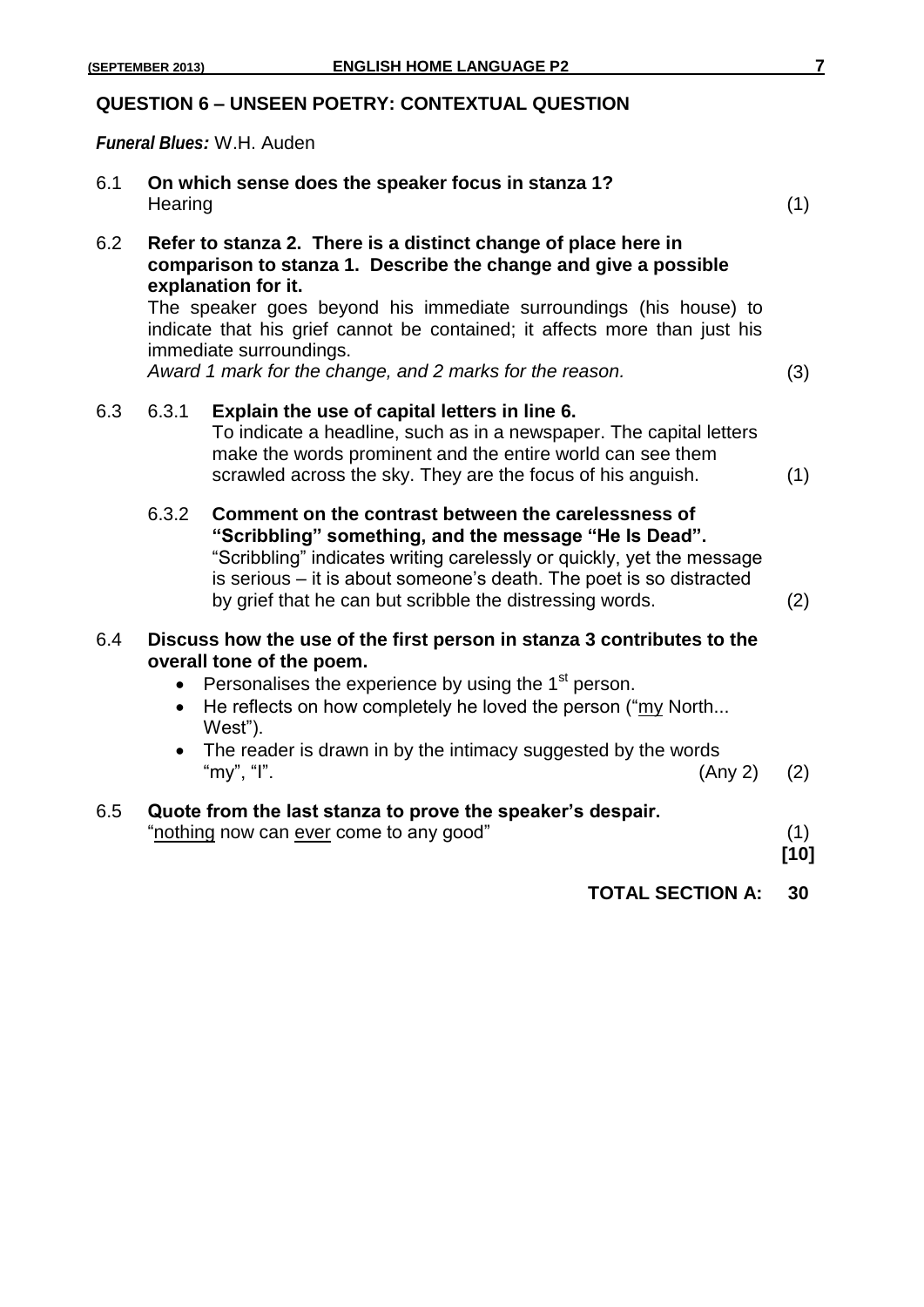#### **SECTION B: NOVEL**

#### **QUESTION 7 – ESSAY QUESTION:** *ANIMAL FARM*

- **Here is the basis for answering this essay. Use the following as a guideline only. However, also allow for answers that are different, original and show evidence of critical thought and interpretation.**
- **Refer to the rubric at the end of the paper to assess this question.**

*"But if there were hardships to be borne, they were partly offset by the fact that life nowadays had a greater dignity than it had had before." Chapter 9*

Considering life on Animal Farm under Napoleon's rule, assess to what extent the "greater dignity" of their lives compensates for their "hardships". Your essay must be  $400 - 450$  words  $(2 - 2\frac{1}{2})$  pages) in length.

- $\triangleright$  This appears to be a cynical observation about the animals' life on what soon will be known (again) as Manor Farm.
- > Through Squealer and Napoleon's well-orchestrated propaganda campaign, the animals are under the illusion that their lives are much better than under Jones's rule.
- $\triangleright$  The propaganda campaign is successful, because the animals revere Napoleon and lose sight of their miserable conditions.
- $\triangleright$  The promises of shorter working hours, retirement plans and other benefits gradually dissipate, and the relentless dis-information campaign waged by Squealer is successful. The animals are unable to prove the existence of the Seven Commandments, and are so brow-beaten that they accept the subtle changes, e.g. "No animal shall drink alcohol *to excess*."
- $\triangleright$  Their lives lack dignity. Napoleon, however, leads a very dignified life he lives in Jones's house, eats from his dinner service, sleeps on his bed, etc., in the company of the other pigs, too.
- $\triangleright$  Napoleon's life is cleverly portrayed as one not of "selfishness and privilege", but rather of sacrifice; he dislikes apples and milk, but forces himself to consume them for the benefit of all the animals. By elevating Napoleon to an almost mystical god-like figure, Squealer convinces the animals that they are privileged because he is their leader.
- $\triangleright$  There is nothing dignified about working impossibly long hours, receiving scant rations, witnessing the slaughter of their own kind by Napoleon's dogs, watching Boxer driven away to the knackers, and generally suffering daily hardships while the pigs are living the high life.
- $\triangleright$  There cannot be any justification for their suffering. It is precisely their suffering that removes any dignity that they might have had. Their hardships are "offset by the fact that life" will not get better – they are doomed.
- NOTE: Learners should understand the irony of the statement, and explore "dignity" in terms of pigs' and animals' lives. They are suffering, not enjoying "compensation". **[25]**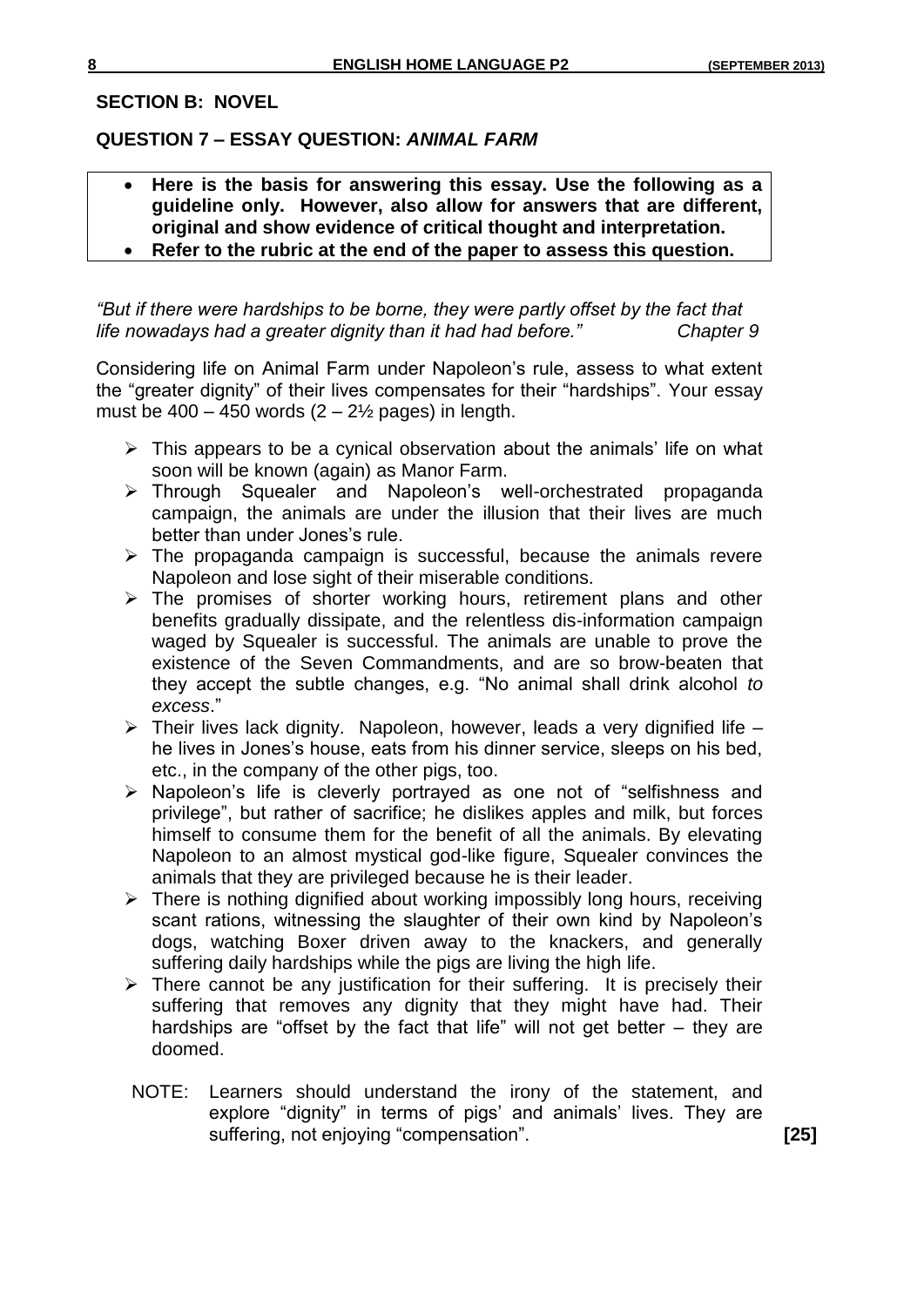#### **QUESTION 8 – CONTEXTUAL QUESTIONS:** *ANIMAL FARM*

#### 8.1 **Place the excerpt in context.**

It is during the Battle of the Cowshed. (1)

|  | 8.2 8.2.1 Refer to lines 1 – 9. Describe, in your own words, the animals' |
|--|---------------------------------------------------------------------------|
|  | approach to the men as revealed here.                                     |

- The animals display a spirit of unity and loyalty, which allows them to fight as a united front, thus beating the humans.
- There is an element of vengeance and determination in their attack. *(Any 1 or 2 + well-structured argument)* (3)
- 8.2.2 **Explain why the humans were defeated "within five minutes" (line 7).**
	- The animals had planned the attack very well, and it took the humans by surprise.
	- The humans had underestimated the spirit of unity and the determination of the animals to see change at Animal Farm. (2)

#### 8.3 8.3.1 **What does Boxer's "mournful" response to the motionless stable-lad suggest about him?**

He is gentle, kind and has a conscience, because even though he harms his enemy, it upsets him. (2)

8.3.2 **In contrast, Snowball's "War is war" reaction reveals a different attitude. What is that?**

Snowball will do anything necessary to achieve his political ambitions; he is not "sentimental". He is cynical and indifferent to the (presumed) loss of life. (2)

## 8.4 8.4.1 **Give a possible explanation for Napoleon's absence during this fight.**

He was probably hiding somewhere; it is never explained clearly. *Accept any logical explanation.* (1)

8.4.2 **Given Snowball's position later in the novel, comment on his face being covered in blood here.**

Later on Napoleon suggests that he was not involved in the Battle of the Cowshed – an outright lie. From his bloodied face here there is no doubt that he had been present. (2)

### 8.5 **What does the celebration and funeral mentioned in lines 28 – 30 indicate about life on Animal Farm? Mention TWO things.**

- The animals are proud of their achievement; they are united by it, and want to celebrate.
- Victory came at a cost; death in the midst of life is an unavoidable reality. (2)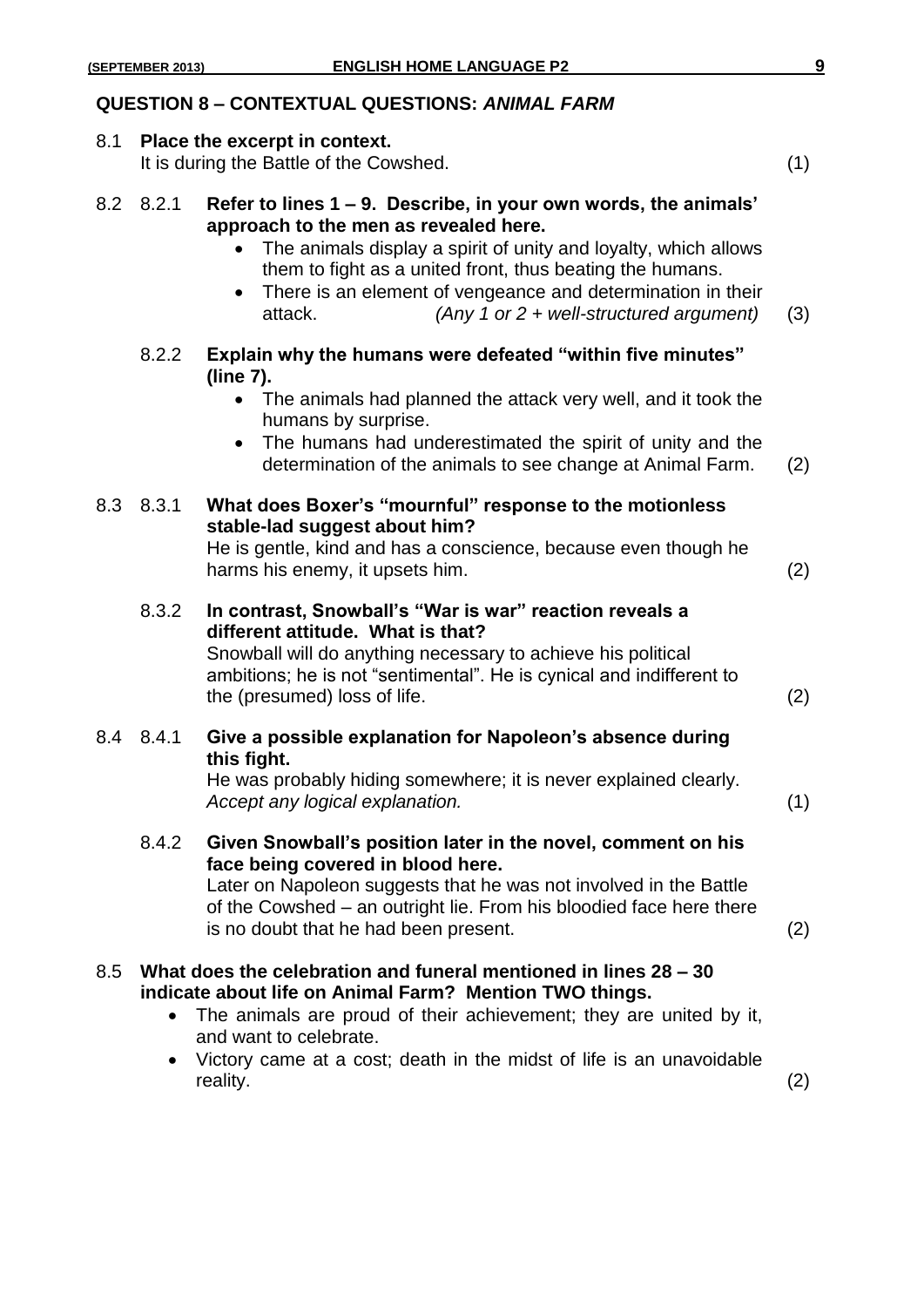| 10  |           | <b>ENGLISH HOME LANGUAGE P2</b>                                                                                                                                                                                                                                                       | (SEPTEMBER 2013) |
|-----|-----------|---------------------------------------------------------------------------------------------------------------------------------------------------------------------------------------------------------------------------------------------------------------------------------------|------------------|
|     | 8.6 8.6.1 | How well-prepared were the animals for the attack? Quote<br>from the excerpt in support of your answer.<br>Not well. It occurred on "the very next morning" after they had<br>been celebrating. They " were at breakfast ".                                                           | (2)              |
|     | 8.6.2     | Supply a reason for this attack being in the humans' favour.<br>The humans were armed. They had been defeated previously and<br>were determined not to succumb again.                                                                                                                 | (1)              |
| 8.7 |           | Explain fully Pilkington's message "Serves you right" (line 17).<br>Pilkington's offer to buy the timber is rejected by Napoleon.<br>Frederick's payment was a forgery.<br>Pilkington's message shows spite/revenge because Napoleon's<br>rejection was humiliating and embarrassing. | (3)              |
| 8.8 | 8.8.1     | Explain Napoleon's attitude in lines 22 – 23.<br>He is confident, arrogant even.<br>He refuses to consider the possible destruction of the<br>$\bullet$<br>windmill.                                                                                                                  | (2)              |
|     | 8.8.2     | <b>What does Benjamin realise?</b><br>The explosives will destroy the windmill.                                                                                                                                                                                                       | (1)              |
|     | 8.8.3     | What does the windmill symbolise?<br>The pigs' manipulation of the animals – they rebuild it twice, but<br>never enjoy its benefits.                                                                                                                                                  | (1)<br>$[25]$    |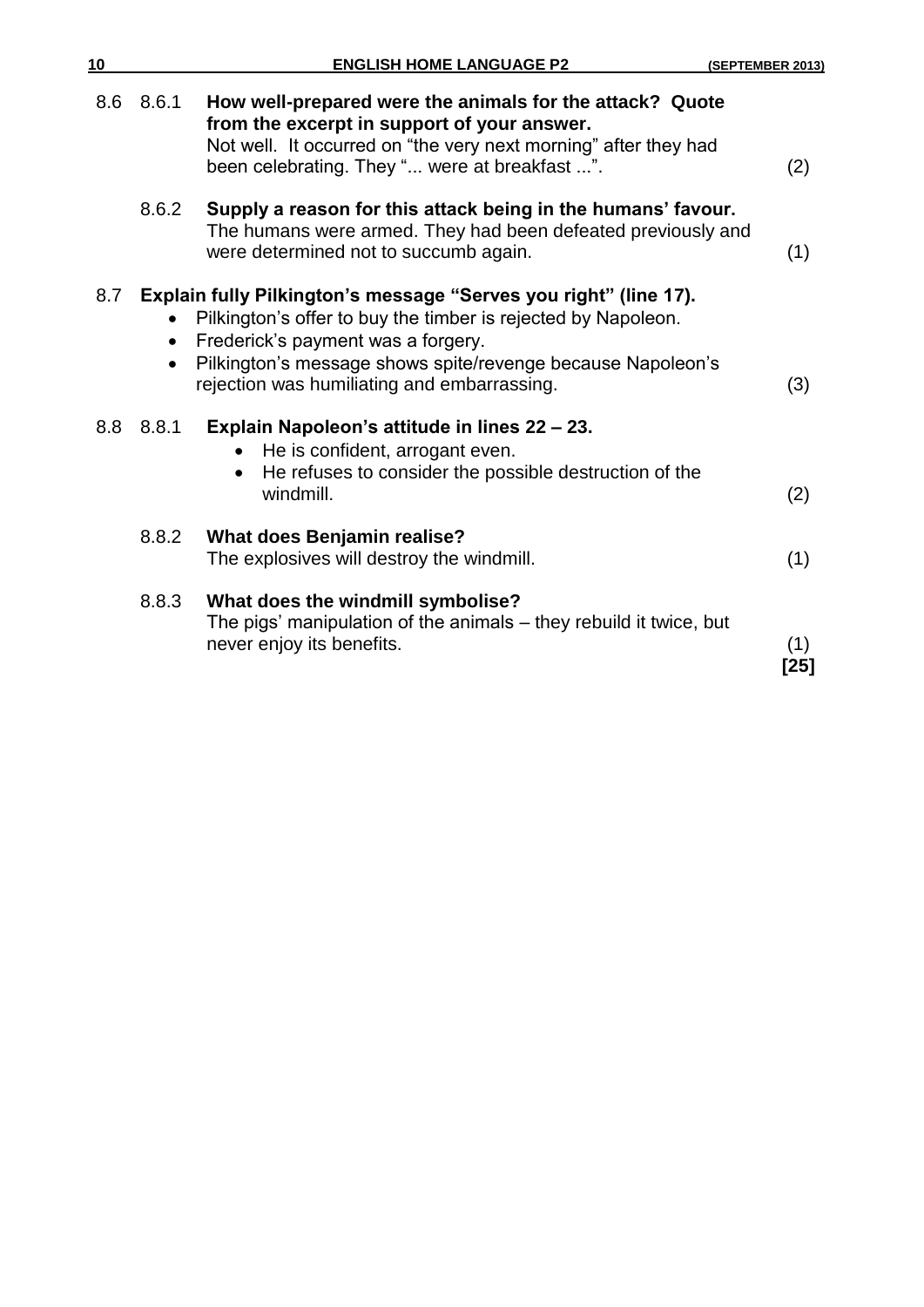### **QUESTION 9 – ESSAY QUESTION:** *PRIDE AND PREJUDICE*

- **Here is the basis for answering this essay. Use the following as a guideline only. However, also allow for answers that are different, original and show evidence of critical thought and interpretation.**
- **Refer to the rubric at the end of the paper to assess this question.**

*In a well-planned essay of 400 – 450 words (2 – 2½ pages) in length, critically assess how Elizabeth's prejudice determines her relationships with Wickham and Darcy.*

- Elizabeth's "prejudice" stems from her self-confidence and her ability to observe people accurately. She does not admit, until later, that she could be mistaken in her observations.
- $\triangleright$  Her prejudice about Wickham is influenced by her initial dislike of Darcy. This seems reasonable in the light of the disparaging remarks he makes about her family, especially her mother. She knows that he has intervened to prevent the relationship between Jane and Bingley. She finds it rather difficult to be civil towards him, and understandably so.
- $\triangleright$  Wickham flatters her with his charm. She is also taken in by his account of the treatment he has endured at the hands of Darcy and his late father, and is openly critical of Darcy.
- $\triangleright$  Her judgement is compromised, because she would rather find fault with Darcy than seek the truth. She realises that Wickham is only interested in money when he turns his charms on Miss King, a wealthy heiress. Her feelings are only "bruised" by Wickham's change of heart.
- Elizabeth's prejudice towards Darcy is more pronounced but changes gradually. At first, she allows herself to be misled by her first impressions of him, and by Wickham's questionable motives.
- $\triangleright$  But she changes. She hears from Darcy's housekeeper a sincere account of her admiration for her master. She realises that Darcy has played a vital part in Lydia's elopement with Wickham. The surprise of his first proposal, his amicable hospitality at Pemberley and his letter explaining about Wickham are all instances where Elizabeth has to reconsider her prejudice about Darcy.
- $\triangleright$  Elizabeth is willing to accept that she is mistaken about Darcy. Not only was she wrong in her assessment of him, but she is in love with him.
- $\triangleright$  So, Elizabeth's initial prejudice turns into a sincere and deep felt love for Darcy. Her belief in Wickham's innocence is disproved by his ungentlemanly behaviour, and she admits this.
- $\triangleright$  She admits her prejudice and changes her ideas about Wickham and Darcy. In Wickham's case, she knows he is dishonest and not a good person. Her relationship with Darcy is based on her new-found insight and acceptance of him – no more prejudice. She has matured because she is no longer prejudiced about Darcy. **[25]**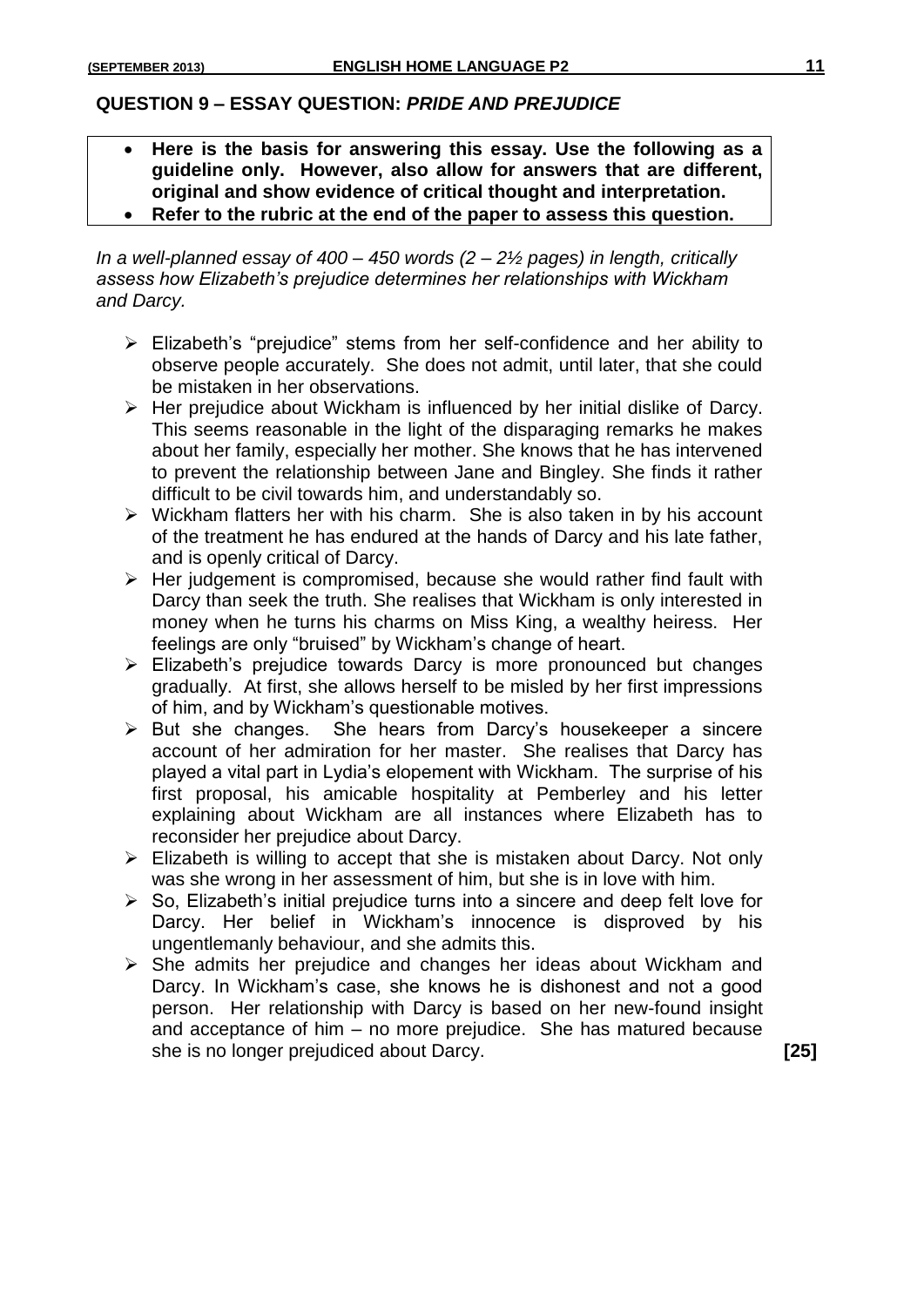|      |         | <b>QUESTION 10 - CONTEXTUAL QUESTIONS: PRIDE AND PREJUDICE</b>                                                                                                                                                                                                                                                                                                                                                                                                                                                                                     |     |
|------|---------|----------------------------------------------------------------------------------------------------------------------------------------------------------------------------------------------------------------------------------------------------------------------------------------------------------------------------------------------------------------------------------------------------------------------------------------------------------------------------------------------------------------------------------------------------|-----|
| 10.1 |         | Explain briefly why Elizabeth is a guest of the Bingleys.<br>Jane took ill while visiting them, and Elizabeth came to nurse her.                                                                                                                                                                                                                                                                                                                                                                                                                   | (2) |
| 10.2 | 10.2.1  | Refer to lines 7 - 10. Describe, in your own words, what<br>she reveals about herself here.<br>She is easily amused by people's silliness. She has a quick<br>sense of humour. She will not mock wisdom and goodness.                                                                                                                                                                                                                                                                                                                              | (2) |
|      | 10.2.2  | At the same time, she also describes Mr Darcy. What does<br>she imply about him in line 10?<br>He is "without" humour or a sense of fun. He is not easily<br>amused.                                                                                                                                                                                                                                                                                                                                                                               | (1) |
|      | 10.2.3  | How does Elizabeth's implication in QUESTION 10.2.2 link<br>to the title of the novel? Explain your answer clearly.<br>• Elizabeth's comment is prejudiced.<br>She forms an opinion of Darcy without knowing him at all<br>$\bullet$<br>well. He does have a sense of humour and in fact<br>displays it during this conversation.                                                                                                                                                                                                                  | (2) |
| 10.3 | 10.3.1  | Mr Darcy says that "pride will be always under good<br>regulation." (lines 15 - 16). What does he mean?<br>Pride is part of who we are and may be even a good thing. As<br>long as it is kept in check, it is not a "weakness".                                                                                                                                                                                                                                                                                                                    | (2) |
|      | 10.3.2  | Give a possible reason for Elizabeth turning "away to hide<br>a smile" (line 17).<br>She is amused because she knows that Darcy is proud and he<br>has just unwittingly confirmed it.                                                                                                                                                                                                                                                                                                                                                              | (2) |
| 10.4 | teasing | Elizabeth's response in lines 20 - 21 is said in a<br>sarcastic/teasing/resentful tone. Choose the appropriate adjective<br>and write it as your answer.                                                                                                                                                                                                                                                                                                                                                                                           | (1) |
| 10.5 | 10.5.1  | Refer to the whole excerpt. Discuss how, despite Elizabeth<br>and Darcy's mutual dislike of each other, the tone of their<br>discussion is different here. Substantiate your answer.<br>Tone: Lighthearted.<br>Darcy lacks the open criticism he showed earlier and easily<br>engages in light banter.<br>He pays attention to Elizabeth and talks to her while ignoring<br>Miss Bingley.<br>He seems to enjoy her company.<br>Elizabeth is light-hearted and might even be flirting (horror!)<br>with Darcy.<br>She enjoys the easy conversation. |     |

*1 mark for identifying the tone and 2 marks for proof each from Darcy and Elizabeth.* (3)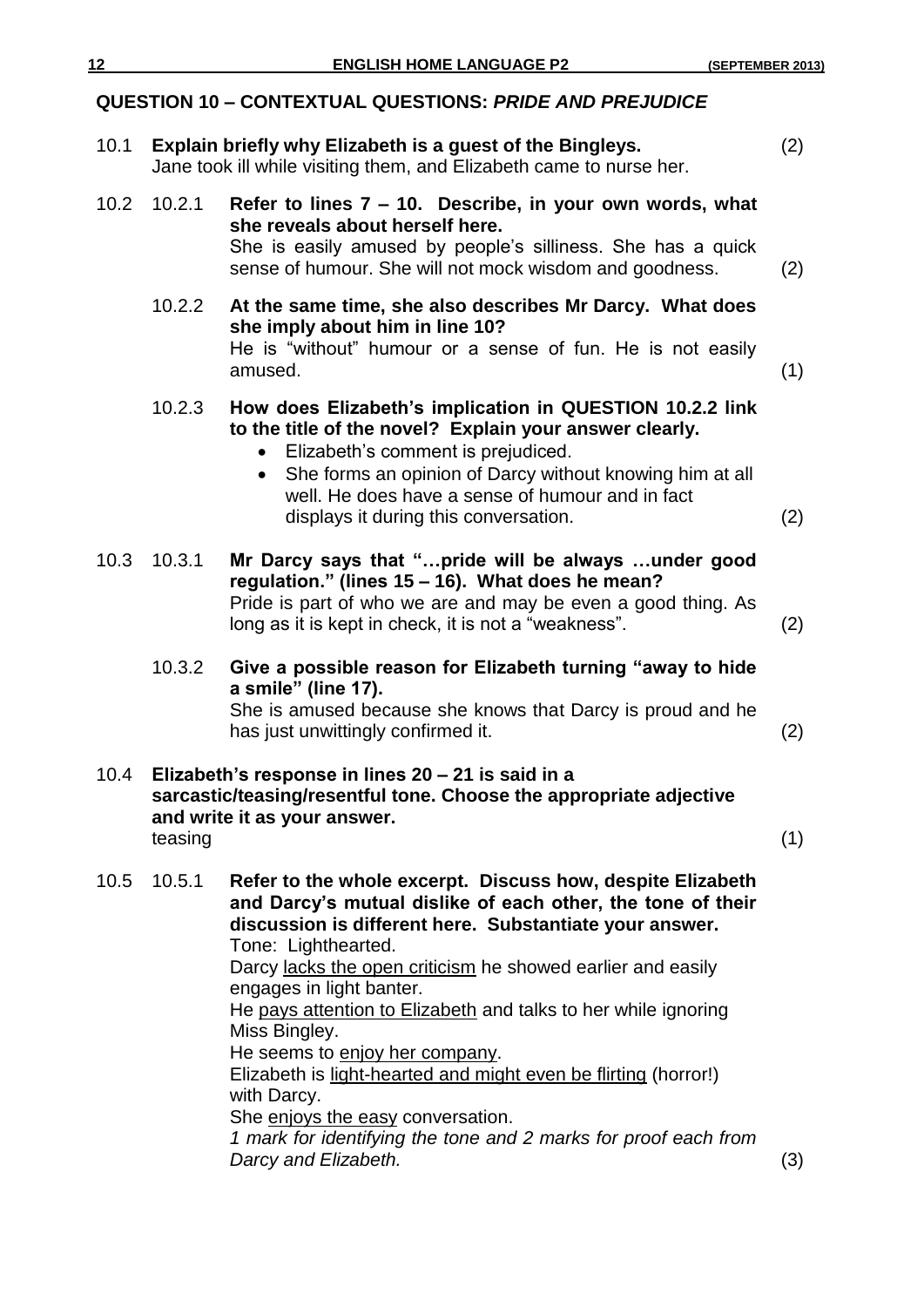| (SEPTEMBER 2013) |
|------------------|
|------------------|

|      | 10.5.2 | Miss Bingley is clearly excluded from this conversation.<br>Do you think she finds it acceptable? Explain your answer<br>fully.<br>No – she has her eye on Darcy.<br>Elizabeth's interest and Darcy's attention towards Elizabeth are<br>not what she has in mind.                                                                                        | (2)           |
|------|--------|-----------------------------------------------------------------------------------------------------------------------------------------------------------------------------------------------------------------------------------------------------------------------------------------------------------------------------------------------------------|---------------|
| 10.6 | 10.6.1 | Assess to what extent Lydia has matured since her<br>marriage. Prove your answer form the excerpt.<br>Not much.<br>She almost revealed a secret that she shares with her<br>bridegroom, Wickham.<br>She had promised Wickham and Darcy that she would not<br>reveal the secret and indicates that she will reveal more at the<br>slightest encouragement. | (2)           |
|      | 10.6.2 | Comment on Jane and Elizabeth's decision not to ask any<br>further questions about their sister's "secret" (line 5).<br>What does this say about their characters?<br>They are gracious.<br>They will not force Lydia to reveal her "secret".<br>OR: Lydia's antics are too much to bear; they prefer not to<br>know too much.                            | (2)           |
| 10.7 | 10.7.1 | Elizabeth is surprised at Darcy's presence at her sister's<br>wedding. Why?<br>He has made no secret of his disapproval of her family.                                                                                                                                                                                                                    | (1)           |
|      | 10.7.2 | Why then is Elizabeth so concerned about Darcy's<br>actions?<br>She is in love with him.                                                                                                                                                                                                                                                                  | (1)           |
|      | 10.7.3 | From what you know about the rest of the novel, why was<br>Mr Darcy present at the wedding?<br>He cares about Elizabeth/he is a gentleman, and will do<br>anything to help her.                                                                                                                                                                           | (2)<br>$[25]$ |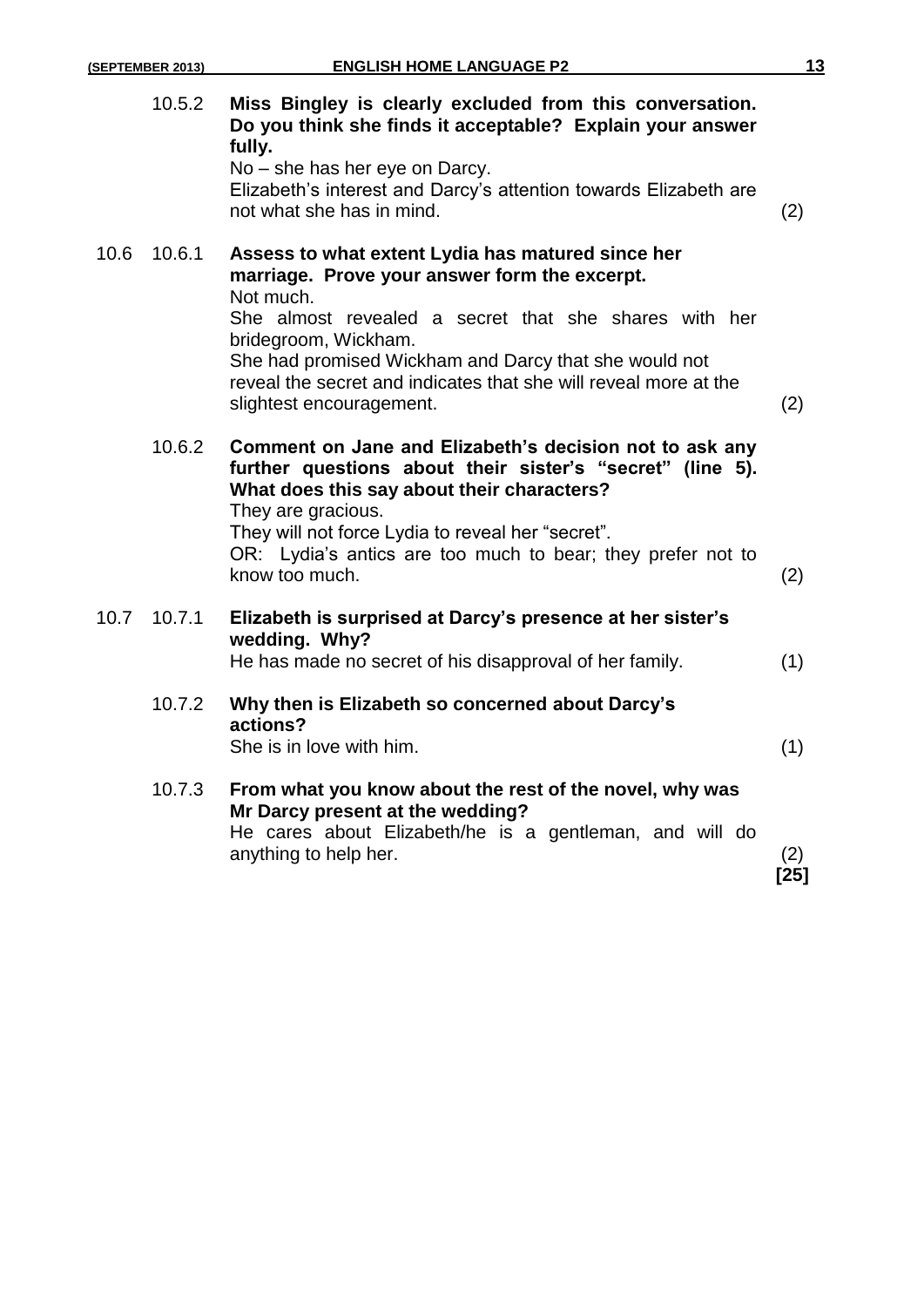## **QUESTION 11 – ESSAY QUESTION:** *THE GREAT GATSBY*

- **Here is the basis for answering this essay. Use the following as a guideline only. However, also allow for answers that are different, original and show evidence of critical thought and interpretation.**
- **Refer to the rubric at the end of the paper to assess this question.**

*Although The Great Gatsby is set in 1920's America, the author's portrayal of relationships and marriage is still relevant.*

*In a carefully planned essay of 400 – 450 words (2 – 2½ pages) in length, comment critically on the truth or otherwise of this statement.*

- $\triangleright$  It is true Fitzgerald's 1920's world is still in evidence today.
- $\triangleright$  The Buchanans have immense wealth, do not work, and lead lives that are mostly without purpose. Their marriage exists amidst the remnants of Tom's incessant and indiscriminate sexual encounters. These circumstances are relevant today, because immoral acts are never anything else. They have the same destructive qualities today as then.
- Daisy's acquiescence to Tom's emotional brutality reveals her shallowness and moral laziness. She prefers wealth to decency and integrity. She is also guilty of affairs – their marriage is in a state of moral collapse. The distress caused by the Buchanans' recklessness is still the response today.
- $\triangleright$  The ease with which Tom conducts his torrid affair with Myrtle eventually destroys her. Again, as Nick points out, the "carelessness" with which Tom treats others makes it difficult to accept his character.
- $\triangleright$  Nick's relationship with a cheating, professional golf player brings him no joy. Although he is attracted to her independence and intelligence, he eventually breaks off their relationship to return to the West.
- $\triangleright$  The dissolution of the relationships, the deaths (literal and figurative) caused by recklessness, and the lack of hope all hint at the sense of disillusionment. The American Dream is, in fact, a moral nightmare of disappointments, deceptions and misery. What was the cause of the American dream to shatter in Fitzgerald's 1920's world, is still the cause of broken dreams today. The novel is still relevant. **[25]**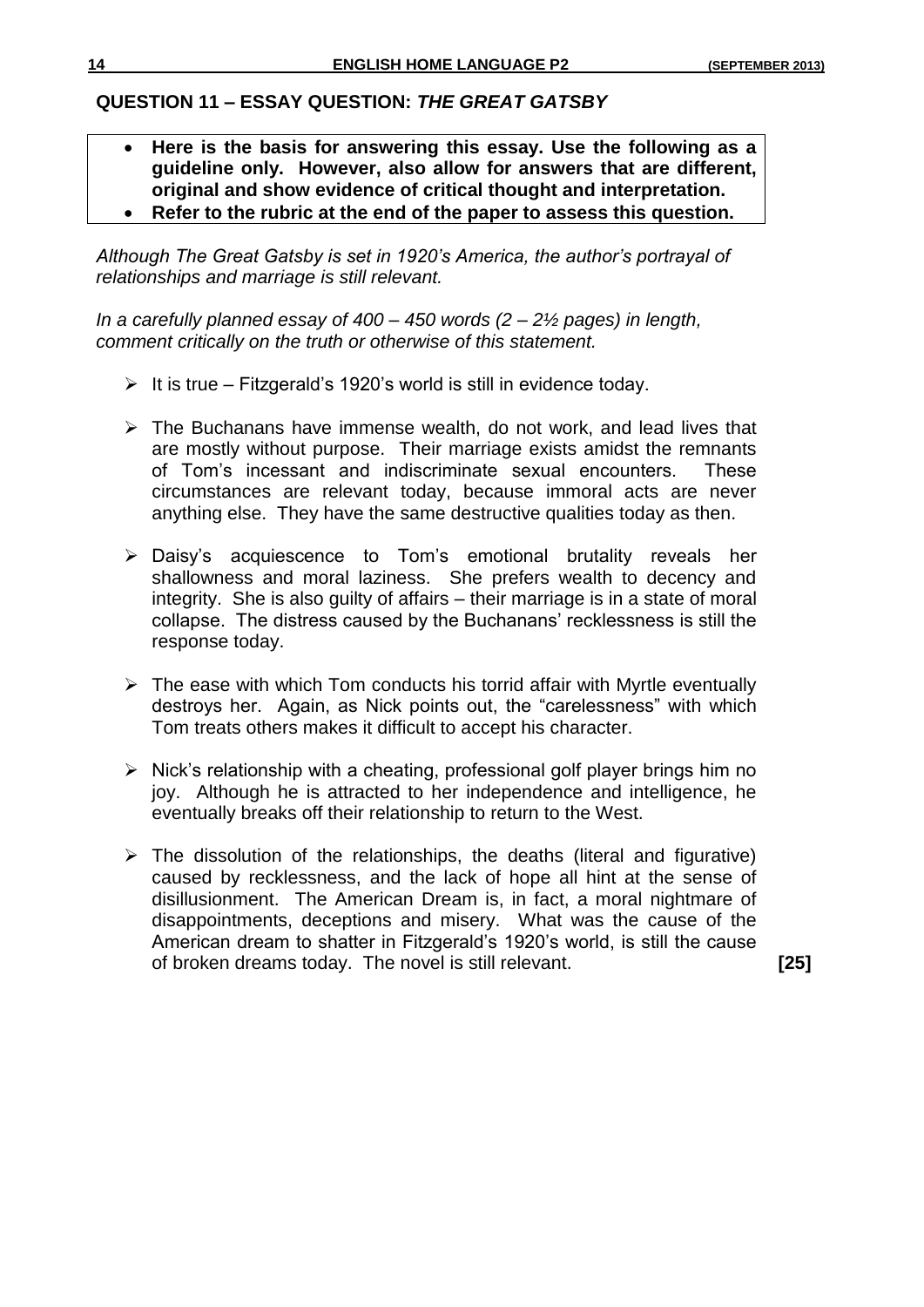## **QUESTION 12 – CONTEXTUAL QUESTIONS:** *THE GREAT GATSBY*

| 12.1 | Briefly relate this extract to the rest of the novel.<br>Tom, Gatsby, Myrtle and her sister Catherine and Nick are in the<br>apartment in New York. |                                                                                                                                                                                                                                                                                                                                                                                 | (2) |
|------|-----------------------------------------------------------------------------------------------------------------------------------------------------|---------------------------------------------------------------------------------------------------------------------------------------------------------------------------------------------------------------------------------------------------------------------------------------------------------------------------------------------------------------------------------|-----|
| 12.2 | 12.2.1                                                                                                                                              | Refer to lines $2 - 4$ . Discuss what the author is trying to<br>convey about the meeting in these lines. Mention 2 things<br>in your answer.<br>The guests are anonymous ("people") – they are partying for<br>the sake of partying.<br>There is a sense of restlessness - people come and go; they<br>seek and find; there does not seem to be purpose to their<br>movements. | (4) |
|      | 12.2.2                                                                                                                                              | Identify the mood contained in these lines.<br>Disconsolate/resigned/pretentious.<br>Use discretion.                                                                                                                                                                                                                                                                            | (1) |
|      | 12.2.3                                                                                                                                              | How does this party compare to the many parties that<br>Gatsby has hosted earlier? Point out any similarities.<br>It is similar to Gatsby's parties: a random group of people<br>together, not because they are friends, but because there is a<br>party.                                                                                                                       | (2) |
| 12.3 | 12.3.1                                                                                                                                              | Refer to lines $8 - 13$ . What is the conclusion the reader can<br>draw about the relationship between Myrtle and Tom?<br>They do not respect each other.<br>Tom abuses her physically. He hits her.<br>She taunts him by repeatedly mentioning Daisy's name.<br>1 mark = describe the relationship<br>1 mark = justify                                                         | (2) |
|      | 12.3.2                                                                                                                                              | Given Tom's background and his regular criticism of<br>Gatsby's background, discuss the irony of Tom's<br>behaviour here.<br>Tom is an upperclass, educated, smart man, who is quick to<br>point out that he has a higher status than others, yet he<br>behaves in a common, vulgar way.                                                                                        | (3) |
| 12.4 |                                                                                                                                                     | From what you know about Nick, do you think he would meet Mr<br>McKee for lunch "some day" and "anywhere" (lines 21 - 24)?<br>Explain your answer.<br>Probably not – the vagueness of McKee's "invitation" is exactly the type<br>of superficiality that Nick comes to despise.                                                                                                 |     |
|      |                                                                                                                                                     | Candidate must link a characteristic of Nick to the explanation.                                                                                                                                                                                                                                                                                                                | (2) |
|      |                                                                                                                                                     |                                                                                                                                                                                                                                                                                                                                                                                 |     |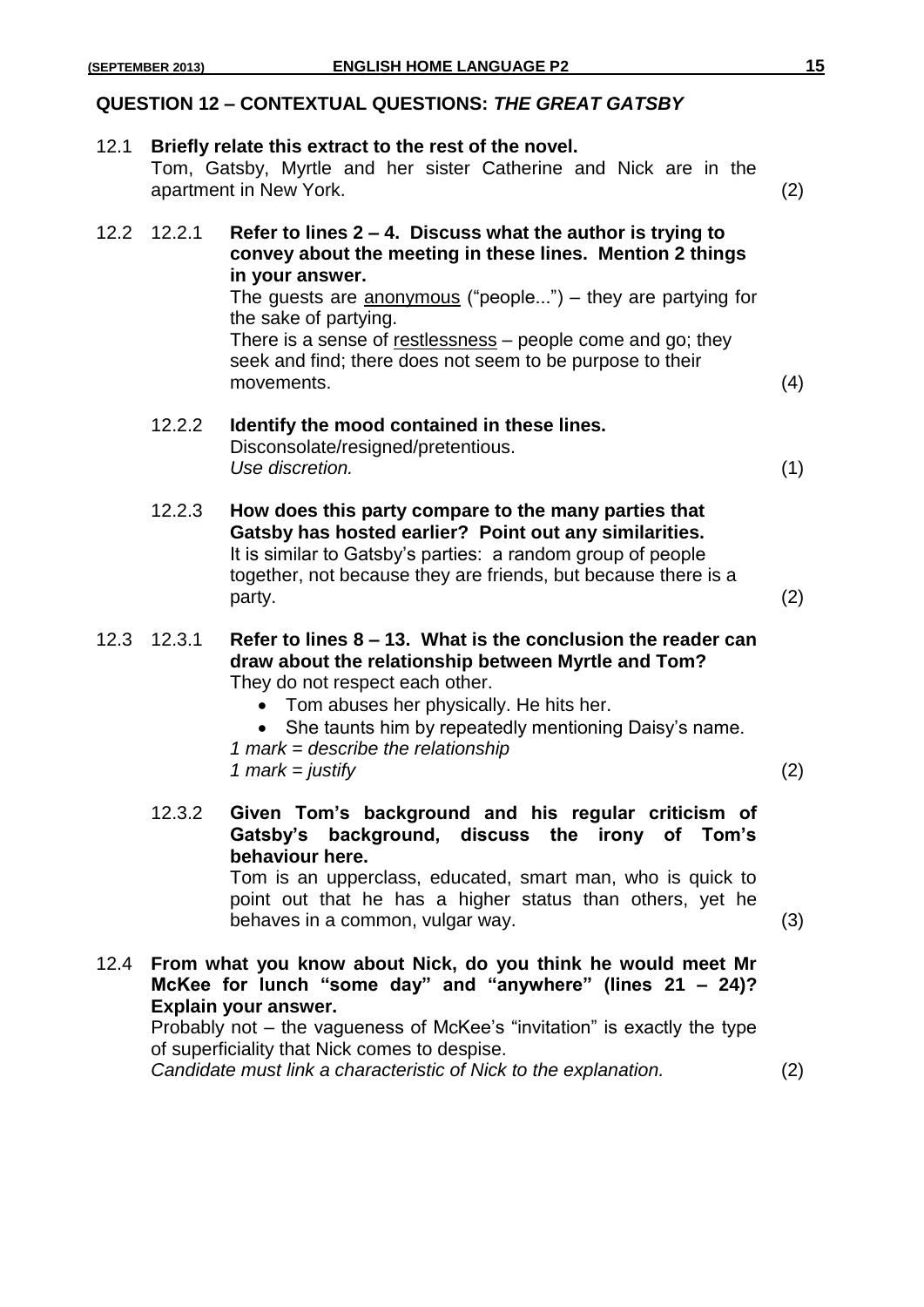| 16   |        | <b>ENGLISH HOME LANGUAGE P2</b>                                                                                                                                                                                                    | (SEPTEMBER 2013) |
|------|--------|------------------------------------------------------------------------------------------------------------------------------------------------------------------------------------------------------------------------------------|------------------|
| 12.5 | 12.5.1 | Refer to lines $5 - 6$ . Explain briefly what Michaelis refers to<br>when he talks about "times like this" (line 5).<br>Difficult, sad times.<br>Myrtle has just been killed in a hit-and-run accident.                            | (2)              |
|      | 12.5.2 | Provide evidence from the passage to confirm Michaelis's<br>concern for George.<br>He wants to call a priest to comfort George.                                                                                                    | (1)              |
| 12.6 | 12.6.1 | Give TWO reasons why George would regard the dog-leash<br>as "funny" (line 21) and strange.<br>It is expensive and specially wrapped. They do not own a dog.                                                                       | (2)              |
|      | 12.6.2 | Give a possible explanation for the presence of the dog-<br>leash (line 16).<br>Tom had bought it for Myrtle's puppy in New York.                                                                                                  | (1)              |
| 12.7 |        | "Then he killed her." (line 29) What does George realise here?<br>He believes that Myrtle's "lover" is also her killer. The person who gave<br>her the dog-leash shares another life with Myrtle.                                  | (2)              |
| 12.8 |        | What is ominous about George's last words (line 31)?<br>He is determined to find out who had killed his wife, and in his current,<br>unhinged state, will probably do something dangerous. He in fact kills<br>Gatsby and himself. | (1)<br>[25]      |
|      |        | <b>TOTAL SECTION B:</b>                                                                                                                                                                                                            | 25               |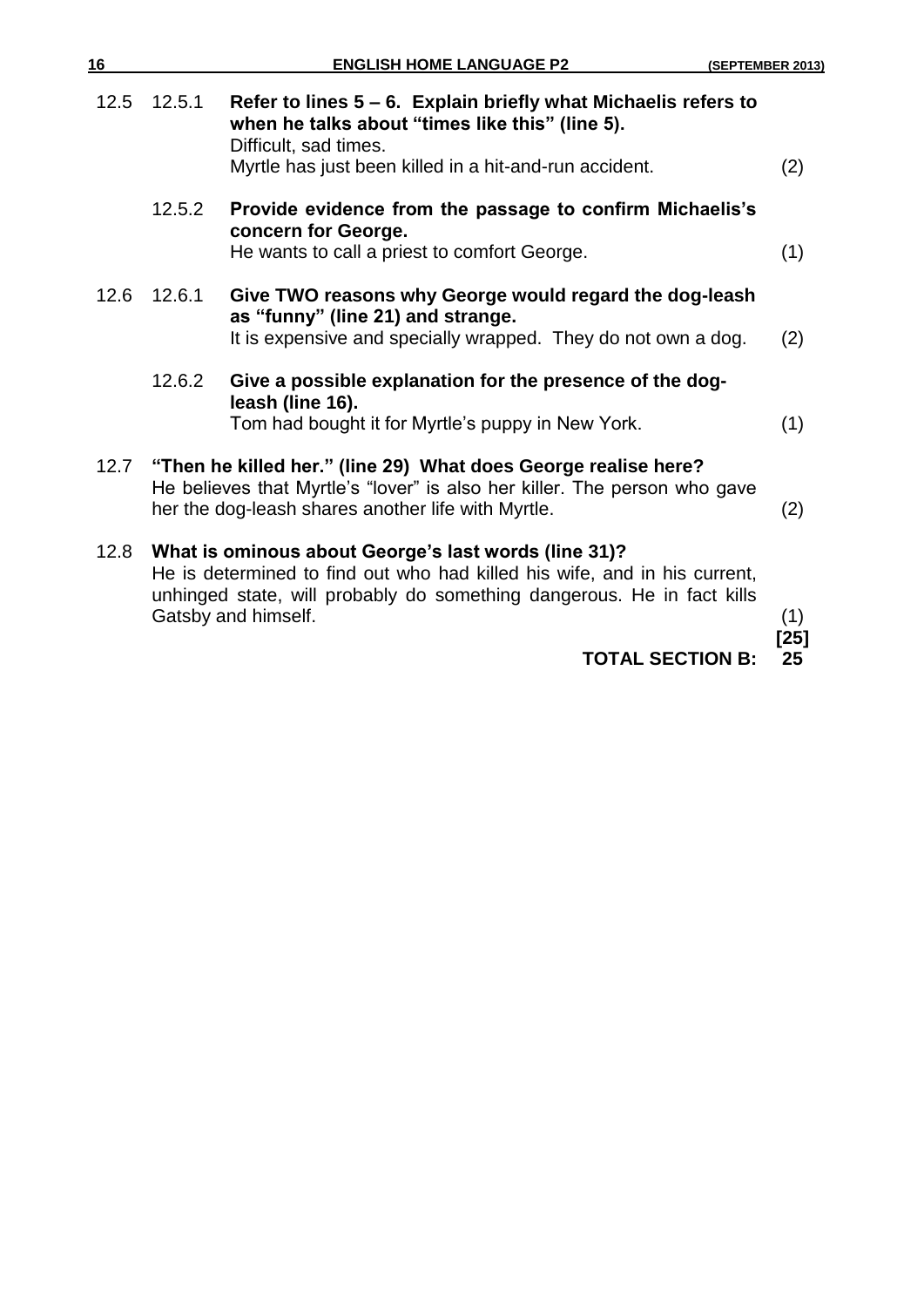#### **SECTION C: DRAMA**

#### **QUESTION 13 – ESSAY QUESTION:** *OTHELLO*

- **Here is the basis for answering this essay. Use the following as a guideline only. However, also allow for answers that are different, original and show evidence of critical thought and interpretation.**
- **Refer to the rubric at the end of the paper to assess this question.**

*Othello's demise is as much the result of his self-doubt as it is of Iago's determination to ruin him.*

*In a carefully planned essay of 400 – 450 words (2 – 2½ pages) in length, discuss to what extent you agree with the statement.*

- $\triangleright$  It is true.
- $\triangleright$  Othello's greatness is only relevant to the military and the battlefield. In his role as husband, however, he is adrift. The confidence with which he handles Brabantio's accusations and the respect he commands from the Venetian court are not enough to ensure domestic confidence and respect. He clearly lacks "those soft parts of conversation" that Venetians, and specifically Cassio, have. So, Othello is an outsider.
- $\triangleright$  Othello's self-doubt also stems from his age. He is "into the vale of years". At first, the age difference is not an issue. When Othello has to deal with Iago's slurs about Desdemona's relationship with Cassio, he assumes (incorrectly) that the much younger Cassio has the advantage.
- $\triangleright$  While not clear to Othello himself, this situation is obvious to lago. He relishes the knowledge that Othello is "rude in his speech", "an erring barbarian" clearly out of his depth in the "super subtle" sophistication of Venetian society.
- $\triangleright$  lago has to do very little to unhinge Othello. He is a "super subtle" manipulator, and influencing an unsophisticated general is not difficult. When Iago produces the ocular proof and deceives Othello into listening to a conversation between Cassio and Desdemona, the damage is done. Othello is incapable of the strategy, decisiveness and control so easy when he is on the battlefield. He has become the pawn to the master Iago.
- While it is understandable that Othello cannot resist Iago's spiteful and cruel intentions, his persistent debasement of Desdemona is abhorrent. It is this development that proves exactly how successful Iago's plan has worked. Not only has Iago destroyed Othello because "I do hate him as I do hell's pains", he has also destroyed Desdemona, a happy marriage and the reputation of a remarkable man. **[25]**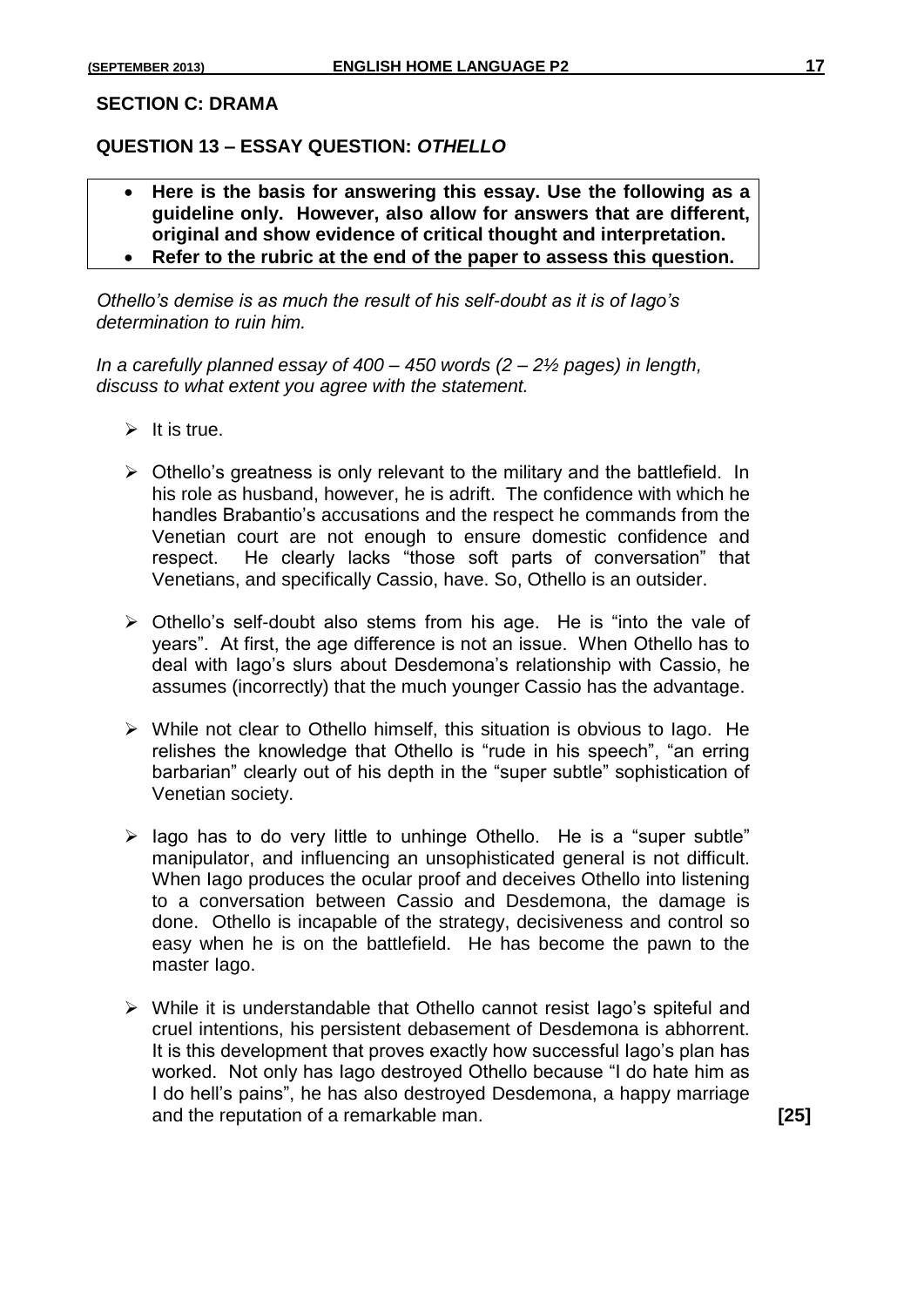# **QUESTION 14 – CONTEXTUAL QUESTION:** *OTHELLO* 14.1 **Emilia has not followed Iago's instructions to "steal" Desdemona's handkerchief. Briefly explain what this reveals about their characters.** Emilia: She will not steal. She is loyal to Desdemona. Iago: He sees nothing wrong in stealing if it is necessary. (2) 14.2 **"A good wench" (line 4). Comment on the irony of Iago's praise.** There is nothing "good" about her taking the handkerchief – his purposes are corrupt. Taking something as precious as the handkerchief from a mistress whom trusts her cannot be justified so she cannot be  $\bullet$  good".  $\hspace{2cm} (2)$ 14.3 **Iago "snatches" (line 7) the handkerchief. Why?** Iago is not interested in Emilia's delaying tactics – his plans are taking shape. **OR**: He is rude, aggressive. (1) 14.4 **Describe Emilia's relationship with Desdemona as she implies it in lines 8 – 10.** It is a close one. Emilia knows Desdemona well. She would not do anything that would cause her harm. (Any 1) (2) 14.5 14.5.1 **Refer to lines 13 – 16. Iago calls the handkerchief a "trifle" that can turn into a "holy writ". Prove how Iago's observation here is prophetic.** Something worthless ("trifle") like the handkerchief becomes the "occular proof" ("holy writ") of Desdemona's infidelity. (2) 14.5.2 **In lines 17 – 19 Iago refers to his influence on Iago as "poison". Discuss to what extent this metaphor is appropriate. Refer to lines 22 – 25 in support of your answer.**  It is appropriate. Poison affects the whole body. Iago's "poison" – his manipulations, lies, deceit – destroys Othello's whole being, happiness and marriage. (3) 14.6 **In line 27 Iago addresses Othello as "General". Why can this title be considered ironic in view of their relationship at this stage?** Although nominally the "General", Othello is not; he is being ruled by Iago. NOTE: Candidates must clearly show an understanding of irony. (2) 14.7 **Explain why Othello considers himself "on the rack" (line 28) and "much abused" (line 29).** He is being tortured by images/knowledge of his wife's infidelity. (2)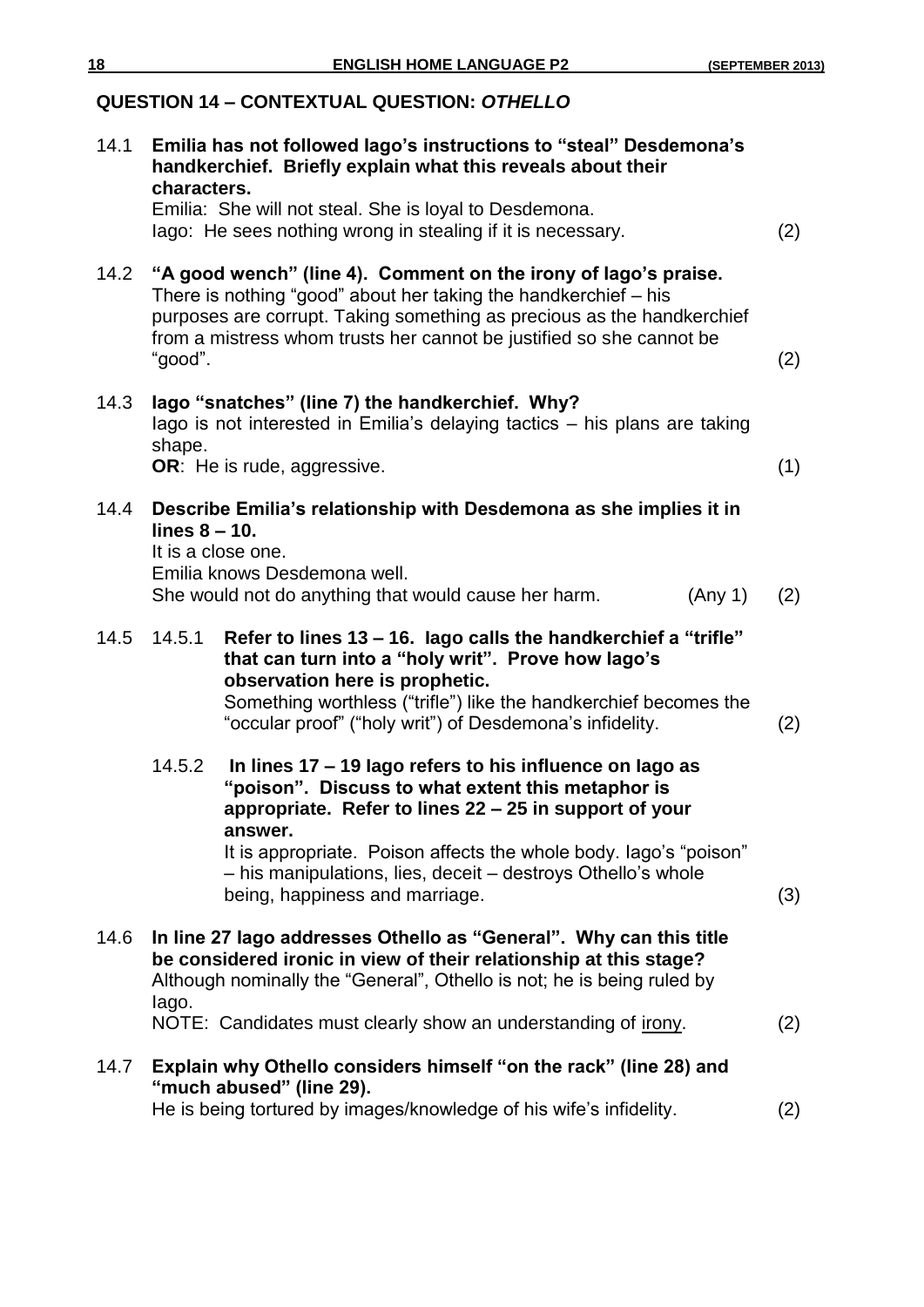| 14.8 | $\bullet$ | How truthful is lago when he refers to Roderigo as his "dear"<br>friend" (line 6)? Explain clearly.<br>$\bullet$ He is lying.<br>• He killed Roderigo "his dear friend".<br>Roderigo thought of him as his friend but lago used him as his<br>"purse" and in the plot to kill Cassio.                                                                           | (3) |
|------|-----------|-----------------------------------------------------------------------------------------------------------------------------------------------------------------------------------------------------------------------------------------------------------------------------------------------------------------------------------------------------------------|-----|
| 14.9 | 14.9.1    | In lines 2 – 14, lago takes charge. Explain why.<br>He wants to create distance between himself and the murders,<br>so that he will not be a suspect and pretends to be the efficient<br>ensign.                                                                                                                                                                | (2) |
|      | 14.9.2    | If you were directing the play, explain how you would<br>instruct the actor playing lago to say and act lines 2 – 14.<br>Say: Positive, strong tone to indicate that he is in charge.<br>He would be animated and would use gestures to direct<br>Act:<br>the men carrying Roderigo's body/he would point a finger<br>at Bianca when he addresses her directly. | (4) |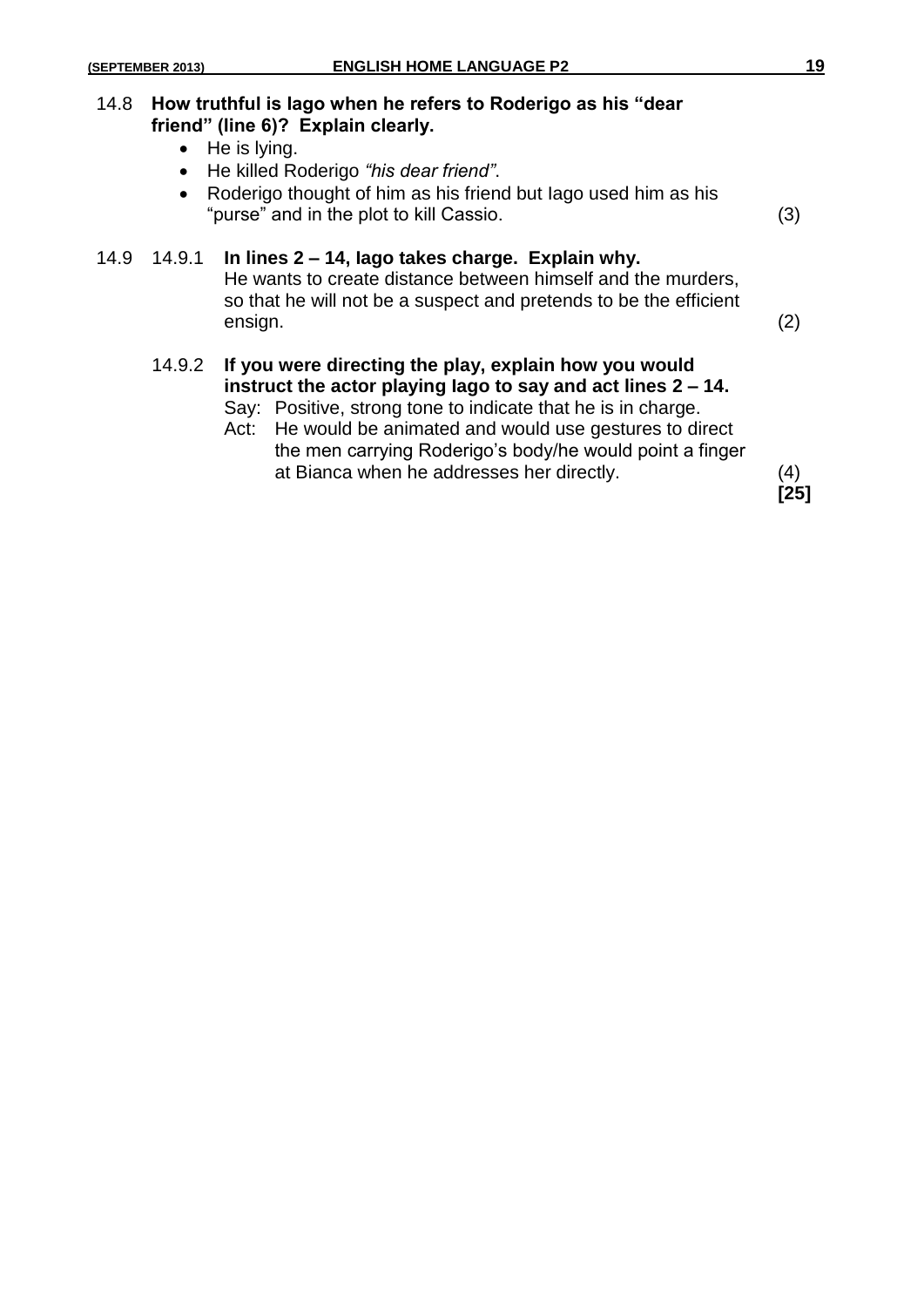**[25 ]**

## **QUESTION 15: ESSAY QUESTION:** *THE CRUCIBLE*

- **Here is the basis for answering this essay. Use the following as a guideline only. However, also allow for answers that are different, original and show evidence of critical thought and interpretation.**
- **Refer to the rubric at the end of the paper to assess this question.**

*Although the play takes place in the 15th Century, much of it is still relevant today. By focusing on the role of the individual in an oppressive society, assess to what extent The Crucible is relevant. Your essay must be 400 – 450 words (2 – 2½ pages) in length.*

*The Crucible is relevant.*

- $\triangleright$  It is very relevant.
- $\triangleright$  In an open society, individuals can freely challenge existing norms, ideas and beliefs. In more restrictive societies, these challenges often leave those in power with a sense of discomfort.
- $\triangleright$  In Proctor, Miller has created a character who is individualistic. He is not churchy, works hard and sees God as benevolent and not residing in a building. This is against the community's beliefs, thus he has to endure its criticism and intolerance. His confidence and intelligence make others admire him. He does not suffer fools gladly, and distances himself from the conventional citizens such as Parrish and the Putnams. They resent him for his insolence, and do not hesitate to point out the error of his ways. Proctor's strength of character, although flawed, demands our admiration, because he resists the bullying of convention and tradition for his convictions based on a sound morality.
- $\triangleright$  Hale is initially "one of them", but gradually sees the truth of the situation. He joins Proctor and others in their challenge of the existing order. In court, his voice and pleas are lonely. His character shows that change is possible, and that it is achieved through critical thinking and strength of character. It is the last two qualities that do not endear him to the Salem community – he is supposed to prove their beliefs, not disprove them.
- $\triangleright$  Individuals think independently, always a dangerous quality when the State/Church wants to maintain its rule and grip on society. The State is represented by Parrish. He only has his own aims in mind. He is unconcerned about the well-being of his parish. Proctor's criticism angers him, because it erodes his status.
- $\triangleright$  In the end, the irony of Proctor's death as a Christian martyr is obvious. He dies because he believed in and lived by a deep-rooted sense of what is fair and "godly", and not what society's restrictive beliefs prescribed. Miller succeeds in creating a hero who stands by his beliefs, dies by them, but does so with his community's admiration and support of his individualism.
- $\triangleright$  The play shows the rebellion of the individual against the accepted norms is a successful one – the community is saved by exposing the hegemony of church rule. The play's relevance lies in the truth that the individual's capacity for critical thinking is the basis for freedom from oppression.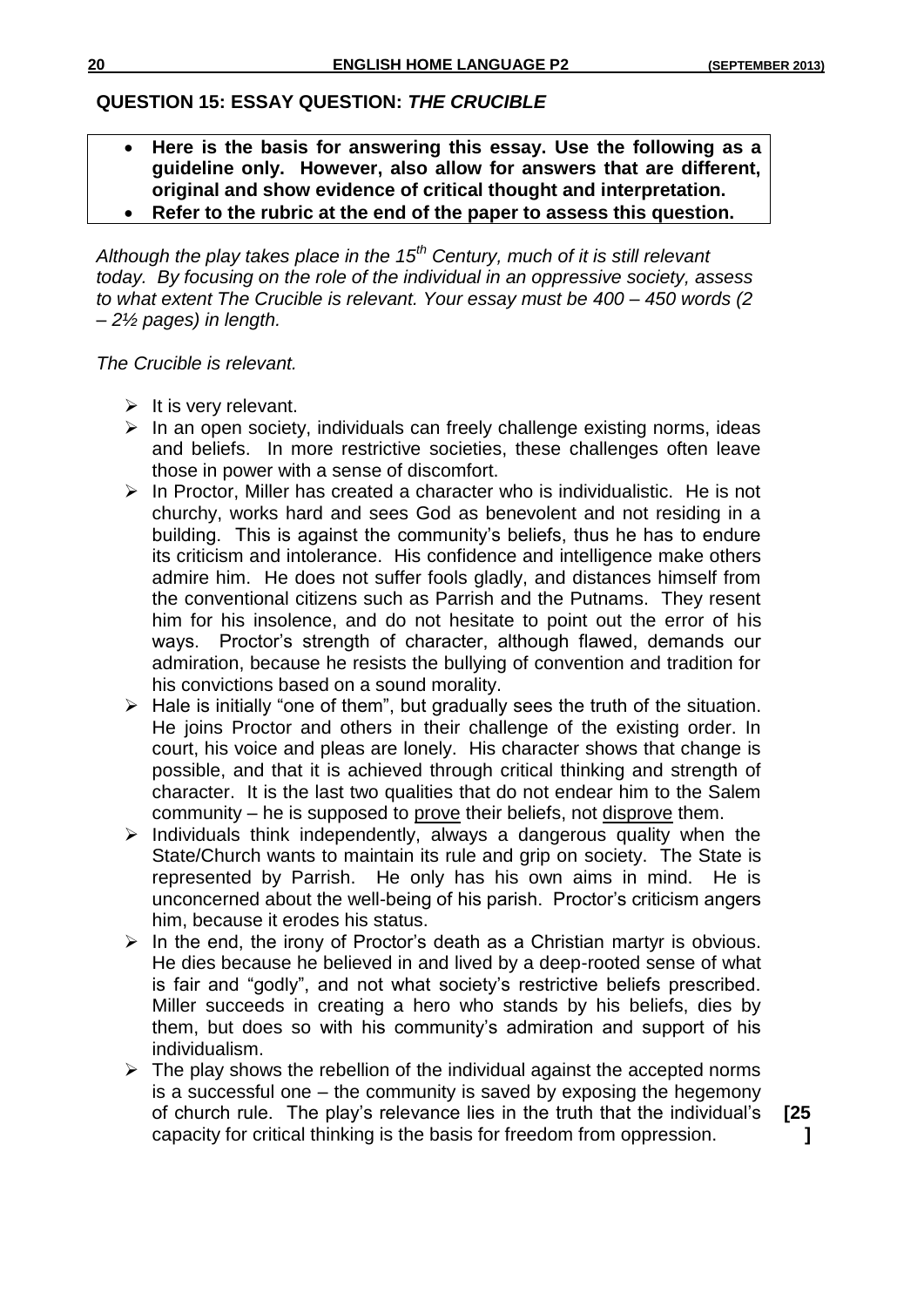## **QUESTION 16 – CONTEXTUAL QUESTION:** *THE CRUCIBLE*

| 16.1 | Briefly explain what has led to Tituba's conversation with Hale.<br>She is called to explain the girls' dancing in the forest that Parris has<br>witnessed. |                                                                                                                                                                                                                                                                                                                                                                              | (2) |
|------|-------------------------------------------------------------------------------------------------------------------------------------------------------------|------------------------------------------------------------------------------------------------------------------------------------------------------------------------------------------------------------------------------------------------------------------------------------------------------------------------------------------------------------------------------|-----|
| 16.2 | 16.2.1                                                                                                                                                      | Based on the dramatist's instructions for Tituba's character<br>(lines $8 - 23$ ), suggest what Miller wants the audience to<br>learn about her state of mind here.<br>She is agitated, almost in a trance, which could suggest that she<br>feels extreme pressure to confess.                                                                                               | (2) |
|      | 16.2.2                                                                                                                                                      | As the director of the play, explain how you would want the<br>actress to act and speak lines 14 – 21.<br>Act: strong movements to show intensity of her emotions; she<br>faces Hale when she talks. (Any other appropriate action)<br>Speak: tense, strained voice tone to prove her innocence; she<br>desperately wants to prove she is willing to help.                   | (4) |
| 16.3 | 16.3.1                                                                                                                                                      | "Oh, how many times he bid me kill you, Mr Parris!" (line<br>12) Who is "he"?<br>The devil; Satan.                                                                                                                                                                                                                                                                           | (1) |
|      | 16.3.2                                                                                                                                                      | Account for Parris's surprise at Tituba's statement here.<br>He is arrogant; he usually blames others for things that go<br>wrong.                                                                                                                                                                                                                                           | (2) |
| 16.4 | 16.4.1                                                                                                                                                      | Comment on the irony contained in the promise that Tituba<br>will "fly back to Barbados" (lines 18 - 19).<br>She strongly denies that she is involved in witchcraft, yet she<br>visualises flying, as only a witch can do, to Barbados.                                                                                                                                      | (2) |
|      | 16.4.2                                                                                                                                                      | What does the line "I have white people belong to me" (line<br>20) imply about popular beliefs in Salem during the late<br>1600s?<br>Blacks were seen as associated with Satan and evil, and Whites<br>not.                                                                                                                                                                  | (1) |
| 16.5 |                                                                                                                                                             | Mrs Putnam is quick to believe Tituba's accusations about Goody<br>Osburn. Why? Refer to a theme from the play in your answer.<br>She is deeply saddened by the inexplicable deaths of her unborn<br>children, and is desperate to find an explanation. It is easier to blame<br>someone than it is to admit some wrongdoing on her side. (2 marks for<br>clear explanation) |     |

Theme: ignorance (1 mark) (3)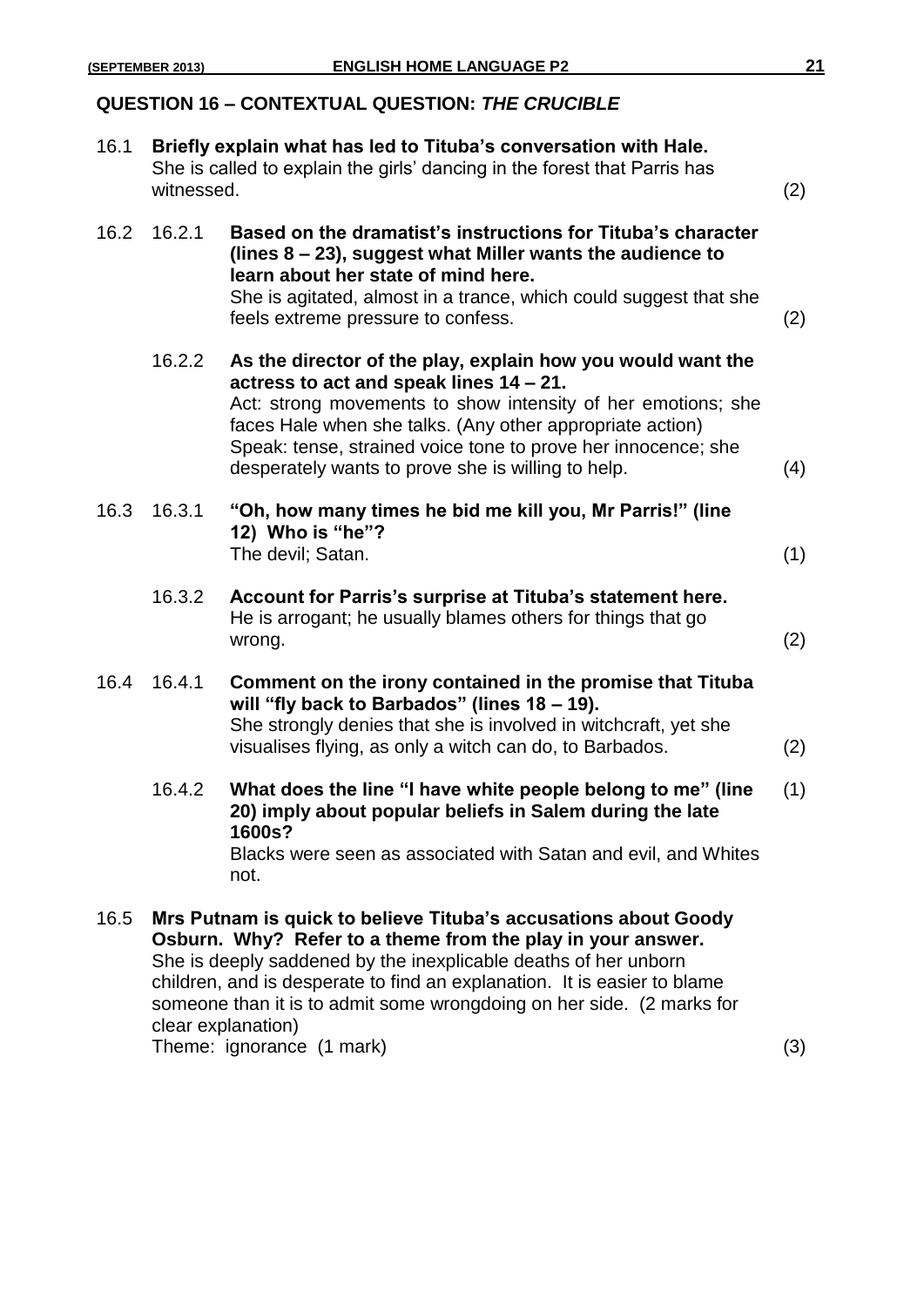| 22   | <b>ENGLISH HOME LANGUAGE P2</b>                                                                                                                                                                                                                                                                                                                                     | (SEPTEMBER 2013) |
|------|---------------------------------------------------------------------------------------------------------------------------------------------------------------------------------------------------------------------------------------------------------------------------------------------------------------------------------------------------------------------|------------------|
| 16.6 | Refer to lines 27 – 31. Comment critically on the dramatic effect<br>created by the use of imagery.<br>He uses contrasting images, e.g.<br>"tender", "pure" and "beast", "preying", all emotive words, to point out the<br>severity of Tituba's fate, and the dreaded power of the Devil.<br>Award 1 mark for "contrast"<br>Award 1 mark for contrasting references |                  |
|      | Award 1 mark for the explanation.                                                                                                                                                                                                                                                                                                                                   | (3)              |
| 16.7 | Account for Hale's support of Proctor in Lines 1 – 5.<br>He has come to realise that Abigail is lying, and that the community<br>wants a scapegoat, even if it means accusing an innocent person.                                                                                                                                                                   | (2)              |
| 16.8 | By closely studying Abigail's behaviour in this excerpt, comment on<br>her character.<br>She is quick to manipulate a situation to her advantage.<br>$\bullet$<br>She lies convincingly.<br>$\bullet$<br>Her strong presence is enough to persuade the other girls to<br>follow her lead.<br>(Any 3 qualities evident from these lines.)                            | (3)<br>[25]      |

# **TOTAL SECTION C: 25**

**GRAND TOTAL: 80**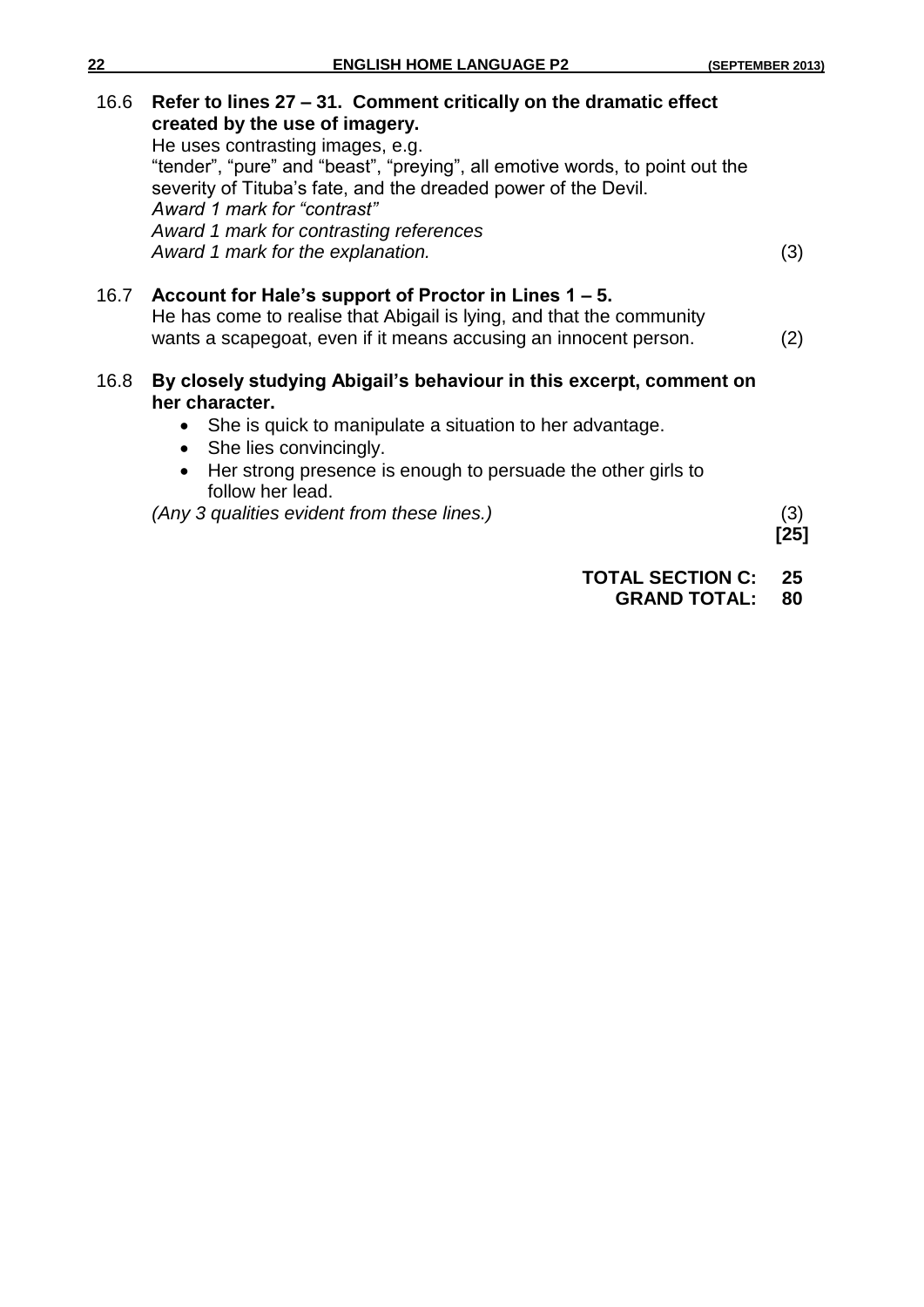#### **(SEPTEMBER 2013) ENGLISH HOME LANGUAGE P2 (MEMO) 23**

#### **RUBRIC FOR MARKING THE POETRY AND ESSAY (QUESTION 1 AND QUESTION 5)**

| <b>RUBRIC FOR MARKING THE POETRY ESSAY</b><br><b>HOME LANGUAGE</b><br><b>10 MARKS</b>                                                                                                                                                                                          | LANGUAGE<br>Structure, logical flow and<br>presentation. Language, tone<br>and style used in the essay. | Outstanding<br>Coherent structure.<br>Excellent<br>introduction and<br>conclusion.<br>Arguments well-<br>structured and<br>clearly developed.<br>Language, tone<br>and style mature.<br>impressive,<br>correct. | <b>Meritorious</b><br>- Essay well<br>structured.<br>- Good introduction<br>and conclusion.<br>- Arguments and line<br>of thought easy to<br>follow.<br>- Language, tone and<br>style correct and<br>suited to purpose.<br>- Good presentation. | <b>Substantial</b><br>Clear structure &<br>logical flow of<br>argument.<br>Introduction and<br>conclusion and<br>other paragraphs<br>coherently<br>organised.<br>Flow of argument<br>can be followed.<br>Language, tone<br>and style largely<br>correct. | Adequate<br>Some evidence of<br>structure.<br>Essay lacks a well-<br>structured flow of<br>logic and<br>coherence.<br>Language errors<br>minor, tone and<br>style mostly<br>appropriate.<br>Paragraphing<br>mostly correct. | Moderate<br>Structure shows<br>faulty planning.<br>- Arguments not<br>logically arranged.<br>- Language errors<br>evident. Tone and<br>style not<br>appropriate to the<br>purpose of<br>academic writing.<br>- Paragraphing<br>faulty. | Elementary<br>Poor presentation and<br>lack of planned structure<br>impedes flow of<br>argument.<br>Language errors and<br>incorrect style make this<br>a largely unsuccessful<br>piece of writing. Tone<br>and style not appropriate<br>to the purpose of<br>academic writing.<br>Paragraphing faulty. | Not achieved<br>Difficult to<br>determine if topic<br>has been<br>addressed.<br>No evidence of<br>planned structure<br>or logic.<br>Poor language.<br>Incorrect style and<br>tone.<br>No paragraphing or<br>coherence. |
|--------------------------------------------------------------------------------------------------------------------------------------------------------------------------------------------------------------------------------------------------------------------------------|---------------------------------------------------------------------------------------------------------|-----------------------------------------------------------------------------------------------------------------------------------------------------------------------------------------------------------------|-------------------------------------------------------------------------------------------------------------------------------------------------------------------------------------------------------------------------------------------------|----------------------------------------------------------------------------------------------------------------------------------------------------------------------------------------------------------------------------------------------------------|-----------------------------------------------------------------------------------------------------------------------------------------------------------------------------------------------------------------------------|----------------------------------------------------------------------------------------------------------------------------------------------------------------------------------------------------------------------------------------|---------------------------------------------------------------------------------------------------------------------------------------------------------------------------------------------------------------------------------------------------------------------------------------------------------|------------------------------------------------------------------------------------------------------------------------------------------------------------------------------------------------------------------------|
| <b>CONTENT</b><br>Interpretation of topic. Depth of argument, justification and<br>grasp of poem.                                                                                                                                                                              |                                                                                                         | $\overline{7}$<br>80-100%                                                                                                                                                                                       | 6<br>70-79%                                                                                                                                                                                                                                     | 5<br>60-69%                                                                                                                                                                                                                                              | 4<br>50-59%                                                                                                                                                                                                                 | 3<br>40-49%                                                                                                                                                                                                                            | 2<br>30-39%                                                                                                                                                                                                                                                                                             | $0 - 29%$                                                                                                                                                                                                              |
| Outstanding<br>In-depth interpretation of topic, all aspects fully explored.<br>Outstanding response: 90%+. Excellent response: 80-89%.<br>- Range of striking arguments extensively supported from poem.<br>Excellent understanding of genre and poem.                        | 7<br>80-100%                                                                                            | $8 - 10$                                                                                                                                                                                                        | $7 - 7\frac{1}{2}$                                                                                                                                                                                                                              | $7 - 8$                                                                                                                                                                                                                                                  |                                                                                                                                                                                                                             |                                                                                                                                                                                                                                        |                                                                                                                                                                                                                                                                                                         |                                                                                                                                                                                                                        |
| <b>Meritorious</b><br>- Above average interpretation of topic, all aspects adequately<br>explored.<br>Detailed response.<br>- Range of sound arguments given, well supported from poem.<br>- Very good understanding of genre and poem.                                        | $70 - 79%$                                                                                              | $7\frac{1}{2}-8\frac{1}{2}$                                                                                                                                                                                     | $7 - 8$                                                                                                                                                                                                                                         | $6\frac{1}{2} - 7\frac{1}{2}$                                                                                                                                                                                                                            | $6 - 7$                                                                                                                                                                                                                     |                                                                                                                                                                                                                                        |                                                                                                                                                                                                                                                                                                         |                                                                                                                                                                                                                        |
| <b>Substantial</b><br>-Shows understanding and has interpreted topic well.<br>- Fairly detailed response.<br>Some sound arguments given, but not all of them as well<br>motivated as they could be.<br>- Understanding of genre and poem evident.                              | 5<br>60–69%                                                                                             | $7 - 8$                                                                                                                                                                                                         | $6\frac{1}{2} - 7\frac{1}{2}$                                                                                                                                                                                                                   | $6 - 7$                                                                                                                                                                                                                                                  | $5\frac{1}{2} - 6\frac{1}{2}$                                                                                                                                                                                               | $5 - 6$                                                                                                                                                                                                                                |                                                                                                                                                                                                                                                                                                         |                                                                                                                                                                                                                        |
| Adequate<br>Fair interpretation of topic, not all aspects explored in detail.<br>Some good points in support of topic.<br>Most arguments supported but evidence is not always convincing.<br>Basic understanding of genre and poem.                                            | $4\n50 - 59%$                                                                                           |                                                                                                                                                                                                                 | $6 - 7$                                                                                                                                                                                                                                         | $5\frac{1}{2} - 6\frac{1}{2}$                                                                                                                                                                                                                            | $5 - 6$                                                                                                                                                                                                                     | $4\frac{1}{2} - 5\frac{1}{2}$                                                                                                                                                                                                          | $4 - 5$                                                                                                                                                                                                                                                                                                 |                                                                                                                                                                                                                        |
| <b>Moderate</b><br>- Very ordinary, mediocre attempt to answer the question.<br>- Very little depth of understanding in response to topic.<br>- Arguments not convincing and very little justification from poem.<br>- Learner has not fully come to grips with genre or poem. | $340 - 49%$                                                                                             |                                                                                                                                                                                                                 |                                                                                                                                                                                                                                                 | $5 - 6$                                                                                                                                                                                                                                                  | $4\frac{1}{2} - 5\frac{1}{2}$                                                                                                                                                                                               | $4 - 5$                                                                                                                                                                                                                                | $3\frac{1}{2} - 4\frac{1}{2}$                                                                                                                                                                                                                                                                           | $3 - 4$                                                                                                                                                                                                                |
| Elementary<br>- Poor grasp of topic.<br>- Response repetitive and sometimes off the point.<br>- No depth of argument, faulty interpretation/Arguments not<br>supported from poem.<br>- Very poor grasp of genre and poem.                                                      | $30 - 39\%$                                                                                             |                                                                                                                                                                                                                 |                                                                                                                                                                                                                                                 |                                                                                                                                                                                                                                                          | $4 - 5$                                                                                                                                                                                                                     | $3\frac{1}{2} - 4\frac{1}{2}$                                                                                                                                                                                                          | $3 - 4$                                                                                                                                                                                                                                                                                                 | $1 - 3\frac{1}{2}$                                                                                                                                                                                                     |
| Not achieved<br>Response bears some relation to the topic but argument difficult<br>to follow or largely irrelevant.<br>- Poor attempt at answering the question. The few relevant points<br>have no justification from the poem.<br>- Very poor grasp of genre and poem.      | $-29%$                                                                                                  |                                                                                                                                                                                                                 |                                                                                                                                                                                                                                                 |                                                                                                                                                                                                                                                          |                                                                                                                                                                                                                             | $3 - 4$                                                                                                                                                                                                                                | $1 - 3\frac{1}{2}$                                                                                                                                                                                                                                                                                      | $0 - 3$                                                                                                                                                                                                                |